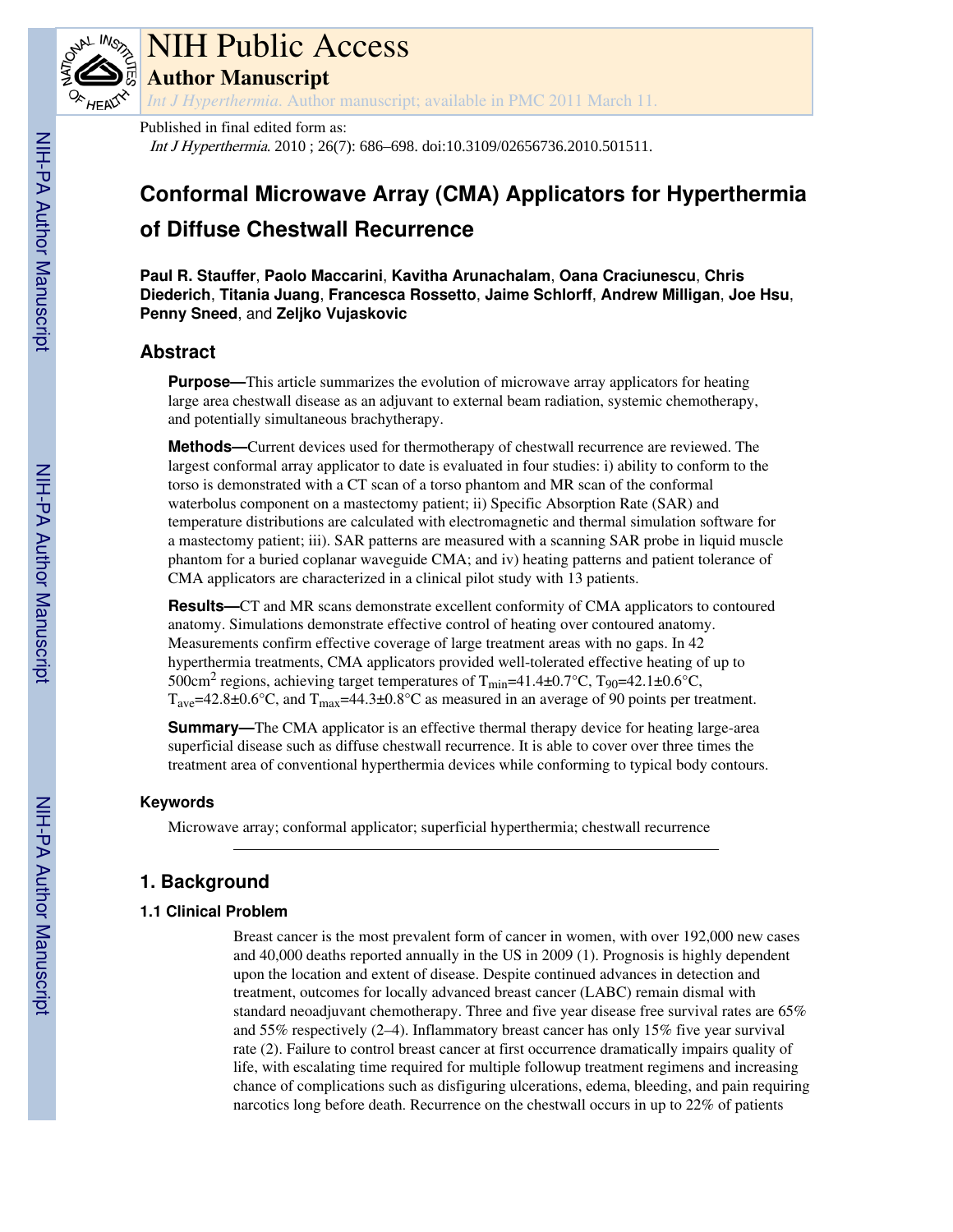following mastectomy, depending on primary size and location, and adjuvant therapy (3). For those that recur, the median survival following recurrence is just 2 years. As encouraging motivation for the current research, survival ranges from a few months to over 30 years (4), suggesting that significantly improved survival should be possible with improved therapy. To make an impact on this disease, there is an urgent need for adjuvant therapy to increase the duration of local control and improve quality of life for these patients.

Over the past two decades, numerous clinical trials(5–8), including randomized trials in breast and chestwall disease(9–12), have shown that moderate heating to 40–45 $^{\circ}$ C for 60 min combined with radiation and/or chemotherapy enhances complete response rates and improves quality of life. While encouraging, these results were obtained with equipment that was not optimized for the clinical requirements. The problem remains that hyperthermia devices typically heat only small regions while chestwall disease often spreads over large portions of the torso including the anterior and lateral chestwall and proceeding down the trunk to the abdomen and eventually to the back and shoulders. Typical cases of recurrent chestwall disease are shown in Figure 1. Numerous devices have evolved over the past three decades to heat chestwall disease, including a number of conformal applicators that can heat increasingly larger portions of the torso at one time rather than apply multiple sequential treatments of smaller regions. Following a brief review of devices and techniques available to heat chestwall recurrence of breast cancer, this article focuses on a new heat applicator becoming available for addressing diffuse chestwall disease with a significantly larger treatment area and improved patient interface for more comfortable and convenient thermotherapy.

#### **1.2 Current Devices for Heating Chestwall (CW) Disease**

Methods for heating superficial tissue disease have been reviewed previously (16–19). While ultrasound (US) systems can be focused precisely to small targets at depth(13) and have shown the ability to smear uniform heating across larger regions of the body( $14$ ) even simultaneously with external beam radiotherapy (15–17), most ultrasound systems have difficulty heating contoured anatomy and tissue overlying shallow depth bone. For this reason, treatments of recurrent CW disease are most often performed with microwave sources that limit power deposition to  $\leq 15-20$  mm depth, avoiding discomfort from underlying ribs. While microwave waveguide and horn antennas have been used extensively for treating superficial disease, these bulky applicators are flat and do not conform to the skin surface over typical patient anatomy. In addition, the need for adjustment of power deposition to accommodate variable tissue type, blood perfusion and irregularly shaped disease on contoured anatomy has necessitated a move to multiple antenna systems with variable power deposition. Thus multi-element array devices such as the 15 cm square 915 MHz 4×4 planar array microwave system (Microtherm - Labthermics Technologies Inc., Urbana IL) (18) and 12 cm diameter 8 antenna array (SA-8 - BSD Medical Corp., Salt Lake City UT) (19) have been used to increase the size and adjustability of heating patterns. As applicators increase in size to treat larger areas, the need for flexibility and improved patient interface to handle multiple power connections, surface cooling, and temperature monitoring for treatment control are intensified. The largest surface heating applicators to date include the 25 aperture 915 MHz spiral microstrip array developed at Stanford University (20) and its commercial implementation as a 24 antenna microstrip spiral array (SA-24, BSD Medical Corp., Salt Lake City UT), the 434MHz flexible PCB microstrip-based Contact Flexible Microstrip Applicator (CFMA) (21–23) and the emerging dual concentric conductor (DCC) based Conformal Microwave Array (CMA) applicator (24–31) which has subsequently been expanded for use with simultaneously administered radiation from either external beam electrons or scanning HDR brachytherapy source (32–35). This later applicator is the subject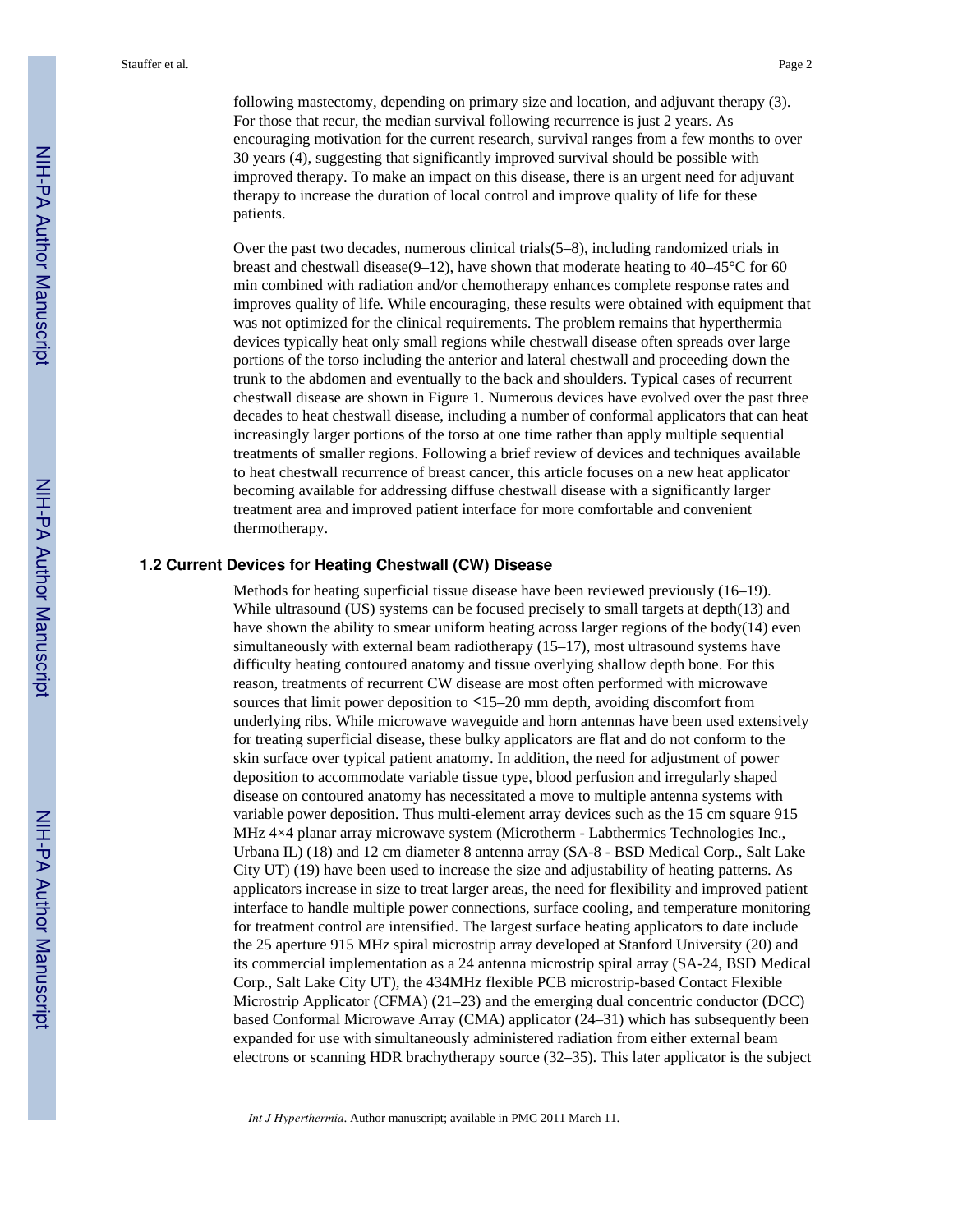of this article. Many other superficial heating applicators are available, but most are either small area or have large physical size with a patient interface that precludes use for large contoured areas of the torso such as that shown in Figure 1.

#### **1.3 Thermometry for Monitoring and Control of Therapy**

With appropriate efforts to filter, shield, and align wires perpendicular to the electric field, thermocouples have been used successfully in electromagnetic (EM) fields(36) but are in general not recommended for microwave thermometry(37). Instead, fiberoptic probes consisting of plastic or glass fibers with non-metallic temperature sensing elements have proven more suitable since they minimize artifacts and field perturbation. Current systems provide essentially artifact-free readout of temperature even in the most intense EM fields, with an accuracy of  $\pm 0.3^{\circ}$ C. The probes are generally inserted through plastic catheters which may be left in the tumor between treatments with good patient tolerance. Following careful multipoint temperature calibration, High Resistance Lead Thermistors exhibit very good accuracy and precision, and long term stability(38). Similar to fiberoptics, the probes have excellent immunity to electrical readout artifacts and calibration is unique to each sensor so probes are not interchangeable. Even with EMI-immune thermal sensors, careful attention to the size and location of low dielectric constant plastic catheters is required to minimize perturbation of the radiated field in tissue (39). For monitoring and control of large area heat treatments, a small number of fixed location sensors is generally inadequate to provide feedback to multiple generators for balanced heating across heterogeneous tissues. A common method to improve characterization of the temperature distribution is to cyclically scan individual sensors through catheters lying on the skin surface and/or implanted at shallow depth in the tumor target. This thermal mapping procedure provides a linear profile of temperature readings at 5–10 mm increments along each catheter, but introduces a delay in reading temperature up to a minute or more while the probe is moving between measurement positions.

While thermal dosimetry for superficial hyperthermia has generally been performed with individual sensors that sample a small number of fixed location points, there are a number of non-invasive approaches under investigation that can quantify more complete 2-D and 3-D temperature distributions. Infrared Thermography can be useful in the measurement of large surface temperature distributions, but practical considerations of the hyperthermia applicator blocking direct vision of the heated surface have restricted its usefulness primarily to dosimetry of SAR patterns in split-phantom models (40). Alternatively, 2D temperature distributions of a surface underlying a hyperthermia applicator may be obtained using a preconfigured Thermal Monitoring Sheet (TMS) fabricated as a uniformly spaced grid of nonperturbing sensors in a thin and flexible sheet. Such a surface conforming 2D array of sensors has been proposed for clinical monitoring and feedback control of multiple element array microwave applicators when the spacing of sensors corresponds to the spacing of independently controllable heat sources (31,41,42). Other technologies are currently under investigation for their potential to read volumetric temperature distributions deep in tissue. It is well known that MW antennas can be used not only for depositing energy, but also as sensitive receivers to collect temperature-dependent blackbody radiation from nearby tissue. Microwave radiometers with multiple frequency bands to interrogate different tissue volumes at depth have demonstrated usefulness in monitoring temperature profiles of tissues up to 5 cm depth (43–47) and for control of microwave hyperthermia (48–50). Potentially simpler single band radiometers have also been proposed for balancing the power levels of multiple antenna arrays during hyperthermia treatment (30,51,52). While difficulties resulting from tissue movement during scanning remain to be solved, realtime multi-slice Magnetic Resonance Thermal Imaging (MRTI) is already a practical technique for noninvasive monitoring of volumetric tissue temperature distributions as well as physiologic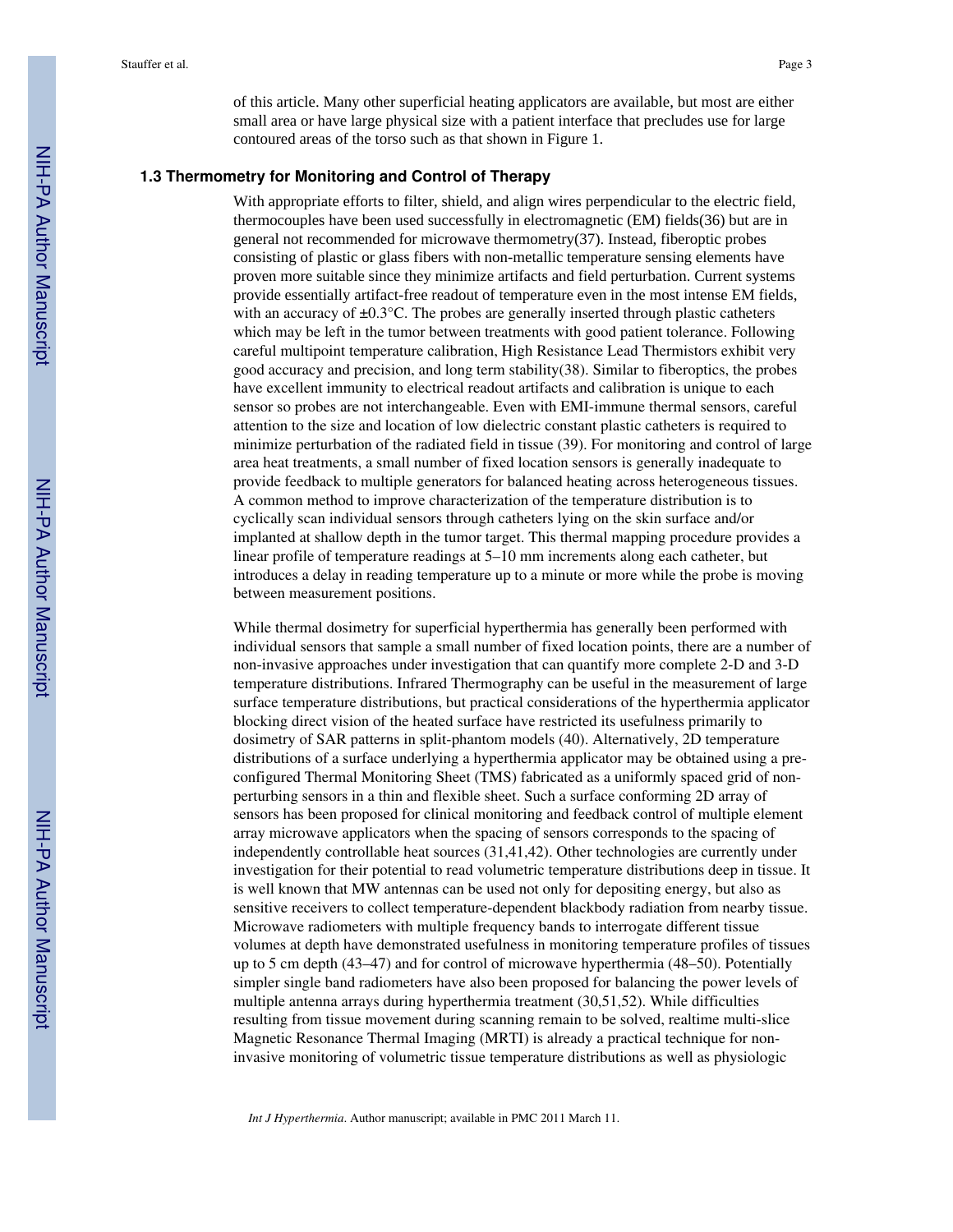changes during heat therapy (53–57). Current efforts with proton resonance frequency shift (PRFS) based MRTI have demonstrated resolutions on the order of  $0.5-1$ °C in 1 cm<sup>3</sup> sensing volumes with less than 1 min scan time for non-invasive monitoring and control of thermal therapy (58–61).

While MR thermal imaging has well-established usefulness for non-invasive volumetric dosimetry of deep hyperthermia in the pelvic region, the impact of MRTI for superficial hyperthermia is unclear at this time – especially for circulating waterbolus coupled applicators located over the thoracic region which is prone to motion artifacts. For the next few years, thermometry to control clinical hyperthermia treatments with large multiple antenna arrays is likely to be accomplished with a single EMI immune sensor located under each antenna, and/or thermal mapping of sensors across the antenna array since those technologies are readily available and provide adequate feedback to control the treatment. For enhanced control of increasingly larger antenna arrays, realtime measurement of tumor temperature distributions should move towards approaches such as 2D thermal monitoring sheets or 3D characterization of subsurface temperatures with single or multiband radiometers under each independently controllable heat source. These non-invasive monitoring approaches should be implemented soon to provide tighter control of treatment temperatures and higher minimum thermal dose within diffuse superficial disease target volumes.

# **2. Conformal Microwave Array Applicator for Large Area Chestwall Disease**

The CMA applicator is the largest superficial hyperthermia applicator reported to date. It consists of a a thin and flexible microwave antenna array, coupled with a surface conforming waterbolus containing circulated temperature controlled water for skin surface cooling and electromagnetic coupling. An elastic support structure with optional inflatable air bladders holds the entire assembly securely over contoured anatomy. The heating component is fabricated from a flexible printed circuit board (PCB) array of the basic building block element Dual Concentric Conductor (DCC) multi-fed  $\lambda/4$  square slot aperture which has been characterized previously and published extensively. Following initial optimization of the radiation pattern of DCC square slot apertures by Rossetto and others (24–26,28,29,62), Maccarini et.al.(63–65) demonstrated the ability to produce similar peripherally enhanced heating patterns that extend out to the perimeter of triangular or other polygon shapes as well as square apertures. Furthermore, the microstrip feedlines that distribute power from RF connectors on one edge of the PCB were optimized to include tuning stubs at each DCC aperture feedpoint and the original open microstrip design was replaced with coplanar waveguide buried between two ground planes to reduce losses in the PCB structure and eliminate radiation into air behind the antenna array (66). These enhancements improved matching and power efficiency of the PCB slot apertures without changing the SAR distribution in tissue.

Figure 2a shows the basic feedline design of a 3 cm square DCC slot aperture fed via buried coplanar waveguide feedlines, as optimized with electromagnetic simulations (HFSS - Ansoft Corp, Pittsburg PA) using a technique that has been reported previously(63–65). The four tuning stubs match the 50 ohm co-planar waveguide transmission lines to the feed impedance of the DCC slot and provide equal phase and amplitude microwave power to the four symmetric feed points. The tuning stubs and feedlines were designed for best impedance match of the DCC apertures radiating into human chestwall tissues through a deionized waterbolus. Simulations were performed for a range of typical tissue properties and waterbolus thicknesses and the tuning stubs adjusted to best accommodate an "average" tissue load(63–65). Figure 2b shows the computer aided design (CAD) layout of a 35 aperture array of 3 cm square DCC apertures intended to fit an "L" shape CMA applicator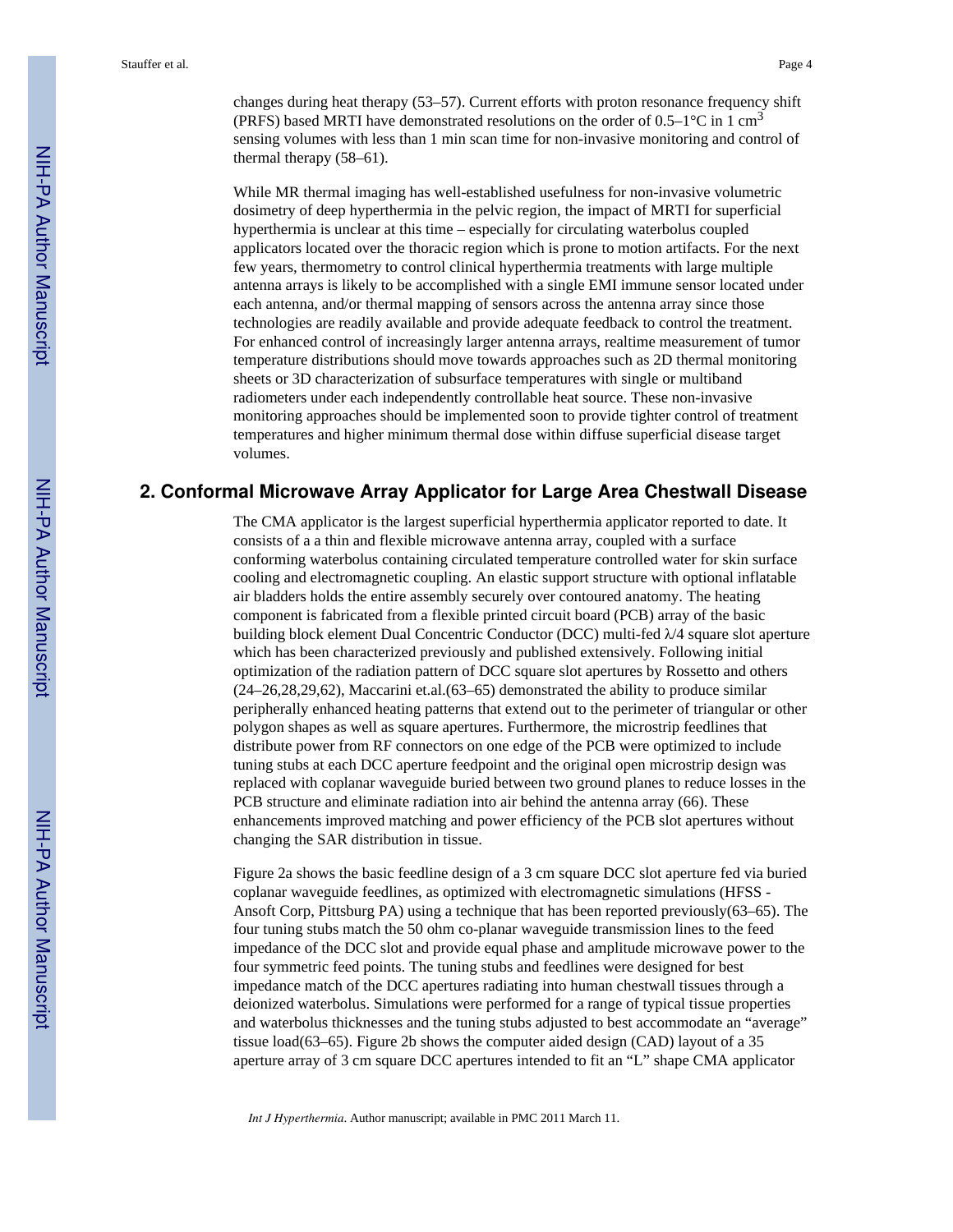for heating  $42 \times 27$  cm area of disease spreading across the upper chest and around the side under the arm to mid-back. Figure 2c shows the corresponding waterbolus coupling layer that has been optimized for uniform distribution of temperature regulated deionized water to homogenize the temperature across the face of the large array. Following optimization of the design for fit (67) and uniformity of flow distribution (68), waterbolus prototypes such as that shown in Figure 2c have been fabricated by a commercial collaborator (Bionix Development Corp., Paoli, PA). Suitable fabrics with ~2:1 elasticity have been formed into a stretchable over-garment vest with adjustable Velcro fasteners to hold the coupling bolus and PCB antenna array securely in place over contoured anatomy. Although there are plans to integrate non-invasive microwave radiometry temperature monitoring into future CMA applicators (30, 51, 69, 70), the current applicator includes an array of skin contacting catheters crossing the waterbolus under the center of each row of DCC apertures for thermal mapping of temperature sensors during treatment. CMA applicators have been fabricated in sizes ranging from 6 to 40 individually powered 2–6 cm square DCC apertures.(31, 71, 72). Custom antenna arrays can be designed rapidly using a commercial CAD program (ADS – Agilent Corp. Santa Rosa CA) and sent to a PCB manufacturer for fabrication with a 3 week turnaround. Thin water coupling boluses (6–12 mm thick) with quick connect tube fittings and internal water distribution for uniform circulation of degassed deionized water coolant as in Figure 2c can be fabricated to match the size and shape of the custom arrays.

# **3. Results**

Over the past decade, the CMA applicator design has evolved in terms of antenna construction, waterbolus shape and internal water distribution, and outer elastic support structure. These changes have all contributed to an improved patient interface that accommodates an increasing range of size and shape disease over highly contoured anatomy without significant change in the SAR pattern of the basic DCC-based CMA applicator. The following sections briefly summarize the results of four evaluations of CMA applicator performance in terms of: 1) conformity of current CMA applicator design to contoured anatomy, 2) theoretical ability of current CMA to heat tissue uniformly over contoured anatomy, 3) SAR measurements of the most recent buried coplanar waveguide printed circuit array configuration, and 4) a clinical evaluation of heating performance of microstrip based CMA applicators in 13 chestwall recurrence patients.

#### **3.1 Performance Evaluation of CMA Applicators - Conformity to Chestwall**

The ability of CMA applicators to conform to typical patient contours was assessed in both torso shaped phantom models that could be scanned with standard computerized tomography (CT) and in an IRB approved volunteer study to assess comfort and secure fit of the recently optimized conformal waterbolus vest with serial MR imaging. Figure 3a shows an 18-element coplanar waveguide array wrapped around the chestwall region of a torso model overlying a surface conforming rectangular waterbolus (Bionix Development Corp, Paoli PA). The applicator was secured around the contoured surface with a vest shaped elastic overgarment such as that shown in Figure 3b. A CT scan of the torso model is shown in Figure 3c to demonstrate the ability of CMA applicators to conform to an appropriately contoured surface with no trapped air pockets. The thin broken white line along the top of the 9 mm thick waterbolus is the copper DCC array apertures. Figure 3d demonstrates the close conformal fit of the waterbolus vest to a mastectomy patient chestwall. In this image, the outer white region extending from sternum under the arm to the back is a 6 mm thick waterbolus separated from skin by 0.5 mm thick PVC. The air filled catheters for thermal mapping of tumor target surface temperatures are seen (black) in intimate contact with skin (black) and waterbolus (white). Results of the 10 patient study of comfort and secure fit for 90 min "treatment" interval are reported separately.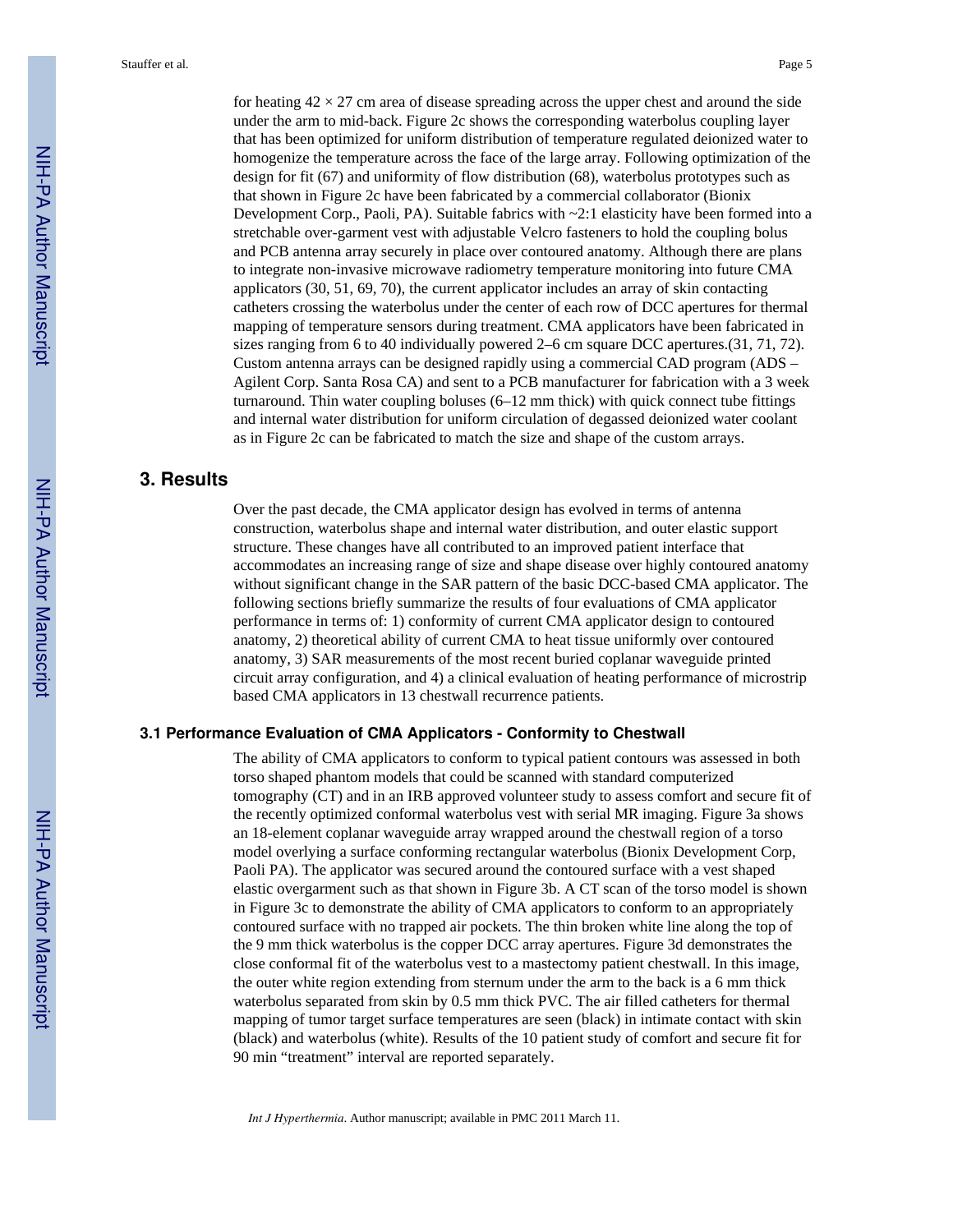#### **3.2 SAR and Thermal Simulations for Large Area Disease**

Thermal therapy for chestwall disease is challenging due to the large and highly contoured surface areas to be treated. It typically requires multiple treatment fields with standard 100–  $250 \text{ cm}^2$  superficial hyperthermia applicators found in most hyperthermia clinics. Larger conformal applicators that can accommodate contoured anatomy are preferred. Several multiple element array applicators have been reported in the literature, but have not been characterized for heating properties over contoured anatomy. For this effort, electromagnetic (EM) and thermal simulations were performed using commercial software and 3D simulation approaches that have been described previously for EM (63,64,66) and thermal (34,35,68,73) modeling of planar applicators. EM simulations were performed with HFSS (Ansoft Corp, Pittsburg PA) for a  $42 \times 27$ cm L-shape CMA to assess the ability to deliver localized heating to diffuse chestwall disease that extends from the sternum over a mastectomy scar and around the side to the back. The computer model for this situation consisted of a 15 mm deep tissue target along the contoured surface of an elliptical shape muscle-equivalent phantom "torso" coupled to the DCC array with a 1cm thick deionized water bolus. The iso-SAR patterns 10 mm deep in tissue shown in Figures 4a,b demonstrate the ability of a 35-element CMA to deliver adjustable heating patterns over a large contoured surface with no unintended gaps in effective coverage  $\leq$ 50% SAR $_{\text{max}}$  within the array perimeter. Heating was further characterized using finite element simulation software, Comsol (Comsol Inc. Sweden) to calculate the predicted temperature distribution for the array configuration of Figure 4b. Shown in Figure 4c is the steady state temperature distribution in one cross sectional plane of the heating array for a 42°C waterbolus. Blood perfusion rates of 2 and 1 kg/m<sup>3</sup>/s were assumed inside the target and surrounding muscle tissue for the tissue properties reported in Maccarini et al. (66). The temperature distribution in Figure 4c shows thermal elevation into the hyperthermic temperature range (40–44°C) everywhere within the 15 mm deep target tissue under the perimeter of the active heating elements.

#### **3.3 SAR Measurement of Buried Coplanar Waveguide CMA**

A 3×6 element array of 3 cm square DCC apertures spaced 2 cm apart was fabricated from 3 layer liquid crystal polymer (LCP) printed circuit board material (Rogers Corp., Chandler AZ) using a novel double ground layer buried coplanar waveguide feedline structure. This rectangular DCC array uses the 3 cm square radiating slot configuration optimized previously for microstrip DCC arrays and the new feedline design of the L-shape applicator shown in Figure 2. Figure 5a shows a photo of the  $17\times32$  cm DCC array pattern was simulated with no power applied to the four corner elements and two central elements to demonstrate the high degree of conformability to an arbitrary heating configuration. The SAR measured in the plane 1 cm deep in liquid muscle equivalent phantom is shown in Figure 5C for this power configuration. The impedance match of this new coplanar waveguide array coupled with 6 mm waterbolus to muscle equivalent phantom load was  $S_{11}$  $=10-12$  db as compared to 6–7 db for earlier microstrip designs. Even better matching should be achieved with the coplanar arrays coupled to chestwall tissue for which the tuning stubs were designed.

#### **3.4 Clinical Evaluation of CMA**

A clinical evaluation of heating uniformity from CMA applicators was carried out at the University of California San Francisco under an IRB approved protocol for microwave array hyperthermia combined with external beam radiation for chestwall recurrence. Thirteen patients signed an informed consent and received one or more 60 minute heat treatments using 915 MHz Conformal Microwave Array (CMA) heat applicators ranging in size from 15 to 27 aperture arrays of 3 or 4 cm square DCC apertures. The potential effective treatment area of the CMA applicators was  $375 - 500$  cm<sup>2</sup> along the contoured anatomy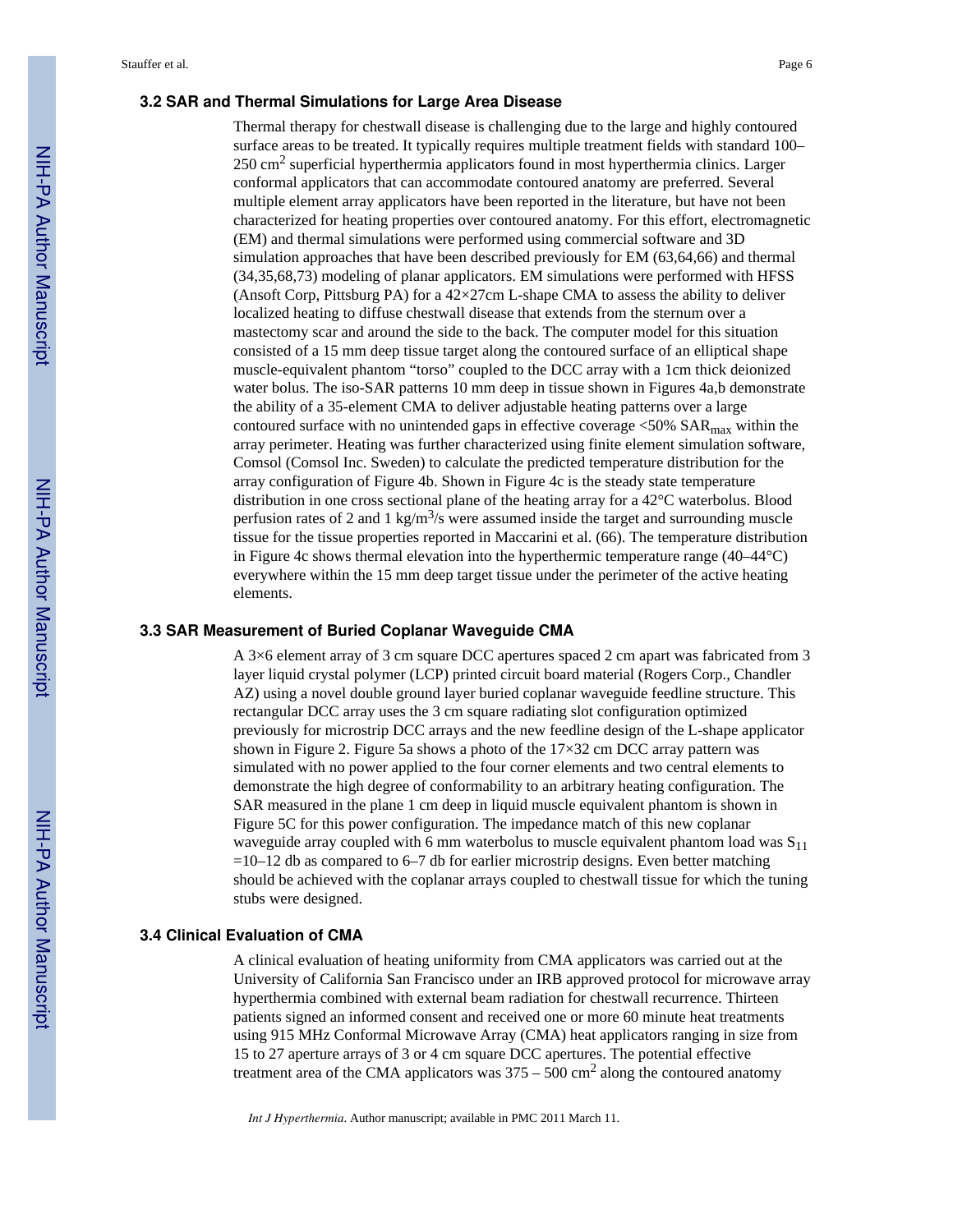surface. Most patients also received heat treatments with a  $4\times4$  planar array microwave system (Microtherm, Labthermics Technologies Inc. Urbana IL) with approximately 13×13 cm  $(169 \text{ cm}^2)$  treatment area which was the current clinical hyperthermia system for chestwall disease at the time of this investigation. For both systems, temperatures were measured with fiberoptic sensors scanned inside 3–7 catheters crossing the tissue surface as exemplified in the left panel of Figure 1, and in some patients also at 1 cm increments along an interstitial catheter that was inserted up to 14 cm at a depth of 0.5–1 cm beneath the skin. The goals of this initial clinical evaluation of CMA applicator performance were to: i) demonstrate the ability to heat increasingly larger superficial disease regions over contoured anatomy than possible with previous microwave applicators; ii) characterize uniformity of heating of the selected target region under the conformal array, aiming for therapeutic temperatures in the range of  $40 - 45^{\circ}$ C; iii) produce high thermal dose uniformly within large target regions with acceptable toxicity, demonstrating cumulative thermal doses of  $CEM43T_{90} > 10$  equivalent minutes for each treatment, and  $CEM43T_{90} > 100$  total for the treatment course of 8–10 treatments, using the thermal dose calculation defined by Dewey(74) and iv) document patient comfort and tolerance to CMA treatments.

Prototype CMA applicators were used for 42 hyperthermia treatments in 13 ethnically diverse female patients with chestwall recurrence, including 7 white, 2 black, 2 Hispanic-Latino, and 2 Asian-Pacific patients. For the evaluation of heating performance of the conformal applicator, tumor target was defined as the extent of visible/palpable disease that fell within the perimeter of the DCC aperture array plus a 1cm margin. For the 42 heat treatments, the mean number of measured temperature points within the target volume was  $90 \pm 29$ , ranging from 24 to 140 points. In every treatment, an attempt was made to distribute thermal mapping catheters evenly across the tissue surface and under each independently powered aperture, and to record temperatures at 1–2 cm increments along each catheter. Due to the time required for manual mapping of large contoured areas of the torso, complete thermal maps were recorded within the first 15 min of the heat treatment and 1–2 more times during the 60 min treatment. Power levels of individual apertures were balanced based on the thermal maps to produce more uniform temperatures under the array. For this evaluation of applicator heating uniformity, temperatures are generally taken from the second thermal map which is intended to represent the steady state "adjusted" heating pattern. The mean temperatures measured within the tumor target in these 42 treatments were T<sub>min</sub> = 41.4 ± 0.7°C, T<sub>90</sub> = 42.1 ± 0.6°C, T<sub>ave</sub> = 42.8 ± 0.6°C, and T<sub>max</sub> = 44.3 ± 0.8°C. The mean cumulative equivalent minutes thermal dose was CEM43T<sub>90</sub> = 23.2  $\pm$  19.6 min per treatment. Figure 6a shows a typical recording of mid-treatment thermal dosimetry for a single heat treatment with large 24 element CMA. Temperatures are shown at 1 cm increments along four catheters crossing the tumor target surface under the four rows of six DCC heat apertures. A fifth sensor was thermally mapped at 1 cm increments along an implanted catheter crossing the tumor at approximately 1 cm depth under the applicator. A waterbolus temperature of 42–42.5°C was used as previous experience with both planar and conformal microwave array applicators demonstrated most balanced heating from skin surface to depths of  $1-1.5$  cm at this bolus temperature. This observation has subsequently been confirmed with comprehensive thermal modeling (35). Although antenna power levels were adjusted based primarily on thermally mapped surface sensors for all patients, some of the treatments had an interstitial catheter to provide 10–15 temperatures at depth in tumor for correlation of surface and deep temperatures. Figure 6b compares heating distributions obtained near mid-treatment in an interstitial catheter 5–10 mm deep in tumor target for two different heat applicators. The dashed curve represents the average interstitial temperatures obtained in four successive treatments with the Microtherm planar array applicator and the solid line data is from a treatment of the same disease with a 24 aperture conformal microwave array. The data show that in this patient, who is typical of other chestwall recurrence cases, the CMA applicator reached higher temperatures in many but not all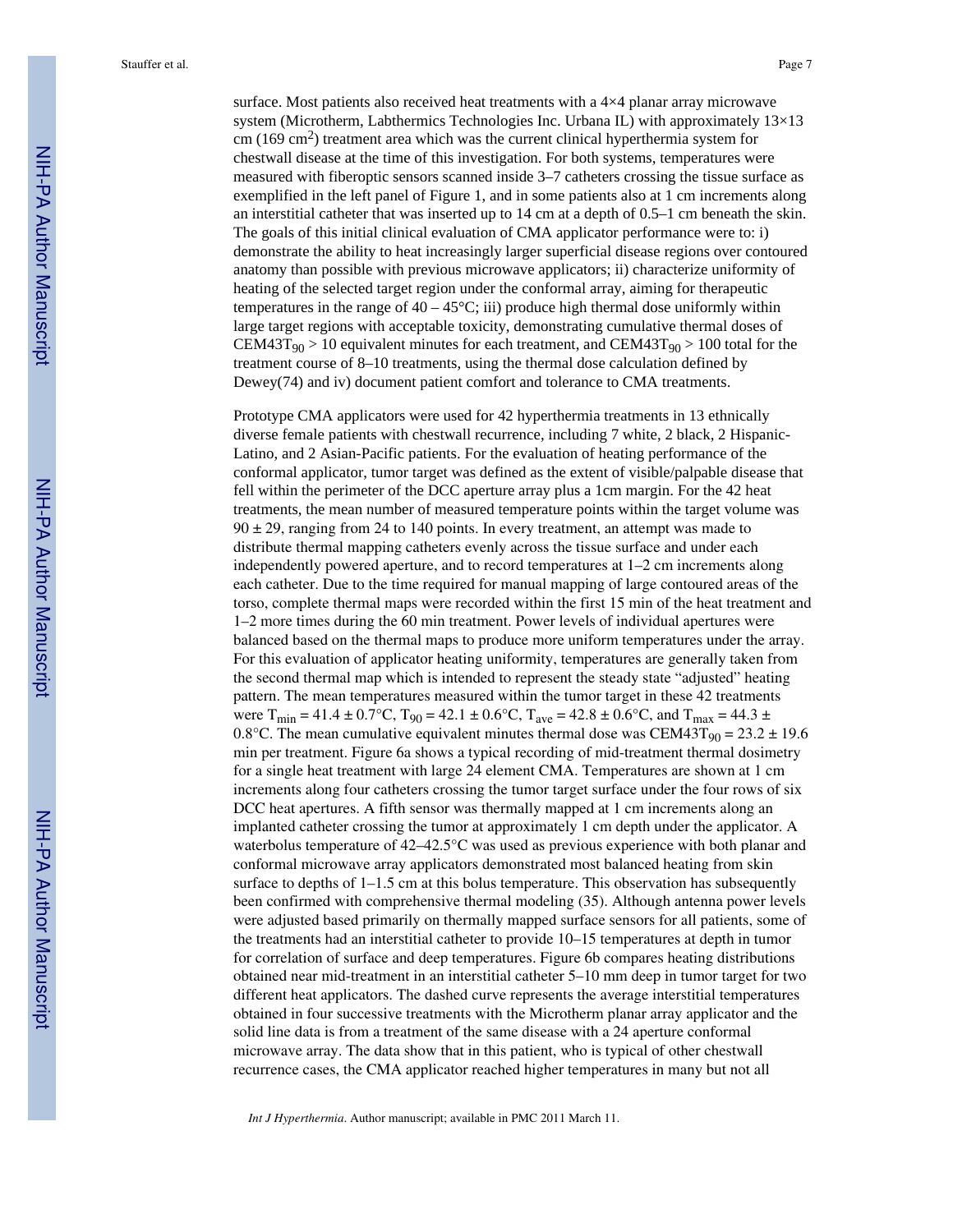portions of the tumor target, most likely due to better conformal fit of the heating antennas to the contoured surface. Direct comparison of heating uniformity within the perimeter of each applicator was possible in 7 patients treated with both a conformal array and the Microtherm planar array. Table 1 compares dosimetry parameters for the best treatment obtained with the planar array and CMA applicators treating the same disease in 7 patients. Note that the number of measured points and overall treatment volume was higher for the CMA applicators than for the planar array which was limited to  $13 \times 13$  cm effective treatment area. Overall, the CMA applicators produced similarly effective therapeutic heating of large volume disease to the desired  $41.5 - 44.5^{\circ}$ C target range, and in most cases produced higher minimum temperatures and cumulative thermal dose over much larger target areas than possible with the waveguide array.

In addition to the quantitative thermal dosimetry summarized above, the CMA applicators were evaluated in terms of two subjective criteria, including operator friendliness and comments regarding relative comfort and tolerance to treatment from all patients that were treated with both the planar array and CMA applicator. Since the CMA ranged from 1.7 to 3 times larger effective treatment area than the waveguide array, the entire disease target was generally covered with a single CMA heat treatment whereas multiple patch area treatments were required to cover the entire disease with the smaller  $15 \times 15$  cm waveguide array. Thus thermal mapping of larger surface areas was required for each CMA treatment, with a correspondingly larger number of measurement points and time for setup and mapping. Along with placement of the outer elastic support garment to secure the applicator to patient disease, the CMA required approximately 10 min longer for each setup. For many patients, this extra setup time was more than compensated by combining multiple 60 min patch treatments into one large area CMA treatment. While the large number of independently controlled power amplifiers required increased thermal mapping activity and translation to power adjustments during treatment, in general the operator appreciated the ability to electronically adjust heating with high resolution and to accommodate patient disease on the curving surface of the torso. So in general, the CMA required increased effort on the part of the operator for the one hour treatment but saved time in multiple treatment cases, and was more responsive to control signals to adjust power for uniform heating.

The conformal applicators included a large area thin layer waterbolus preheated to 42.5°C that was wrapped over and around the target disease prior to placement of the flexible PCB microwave array. The entire multilayer assembly was covered by an elastic strap or stretch shirt to hold the applicator snugly in place over the tissue target. Comments from all 13 patients documented that they preferred the relative comfort of the snug body conforming applicator compared to the heavy and bulky planar waveguide array which had a floppy waterbolus at the same temperature but pressed hard against the skin to ensure skin contact around the periphery of the array. The net effect was that the lightweight conformal array held to the patient surface with an elastic support was notably more comfortable and tolerable for the hour long treatment than the heavy waveguide array which some patients likened to an "elephant's foot". In addition, the elastic fixation of applicator over the contoured surface allowed a large range of motion for the patient whereas the planar array was supported by a holding arm that was fixed in position and thus did not allow patient movement during treatment. In fact, some patients changed positions from lying down to sitting or even standing temporarily while the CMA heating progressed uninterrupted. This ability to move during hyperthermia treatment was a significant factor in the improved comfort and tolerance of patients to the hyperthermia procedure relative to the planar waveguide array applicator. Even when the heated area covered disease up to three times the maximum area treatable with the planar array, patients tolerated the treatments better and with higher overall treatment temperatures.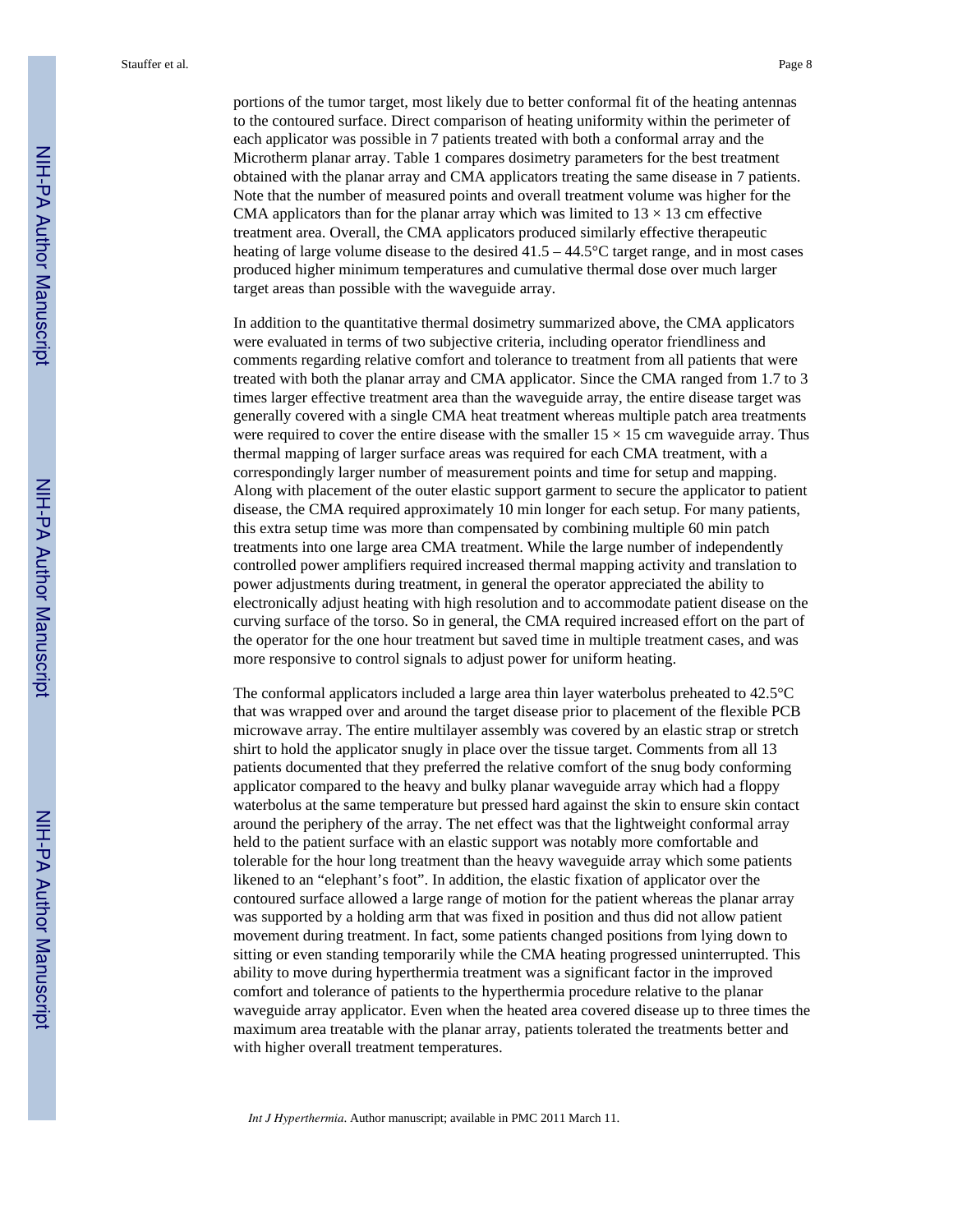# **4. Summary**

Recurrent breast cancer patients present with a wide range of size shape, and depth disease. The literature is rife with examples of how heat can be used to enhance therapeutic results of radiation and chemotherapy, but previous clinical results have been obtained with less than optimal hyperthermia equipment that often limits the quality and extent of heating, and ease of application. This has reduced enthusiasm for thermotherapy even though the results have proven useful when heating is possible. Moving forward, there are a number of devices now available to treat breast and chestwall disease and an increasing number of devices in final stages of development for accommodating a larger number of patients with difficult to heat disease. This article provides an overview of current state of the art in heat applicators and temperature measurement approaches for diffuse superficial chestwall disease, with emphasis on a device intended to treat the largest area disease extending beyond the anterior chestwall. This CMA applicator may be configured as a conformal wrap around the anterior and lateral chest, or expanded into a complete vest to treat diffuse disease extending across the torso. An evaluation of heating performance of large conformal microwave array applicators with up to 500 cm<sup>2</sup> treatment area is presented. First the power deposition pattern is given for a large multiaperture DCC array coupled to a homogeneous muscle tissue-equivalent load to demonstrate the high degree of control of heating within the DCC array constructed from new coplanar waveguide feedline network. Next the power deposition pattern is calculated for a typically contoured patient and superimposed on a realistic contoured anatomy as obtained from an MR scan of a single mastectomy patient. Most importantly, CMA applicator heating performance is evaluated in a small pilot study in 13 patients heated with both a 4×4 planar waveguide array and a CMA applicator. Direct quantitative comparison of thermal dosimetry is presented for 7 patients in which the same disease site was treated with matching thermal mapping and qualitative comparison of relative patient comfort and tumor coverage is given for all 13 patients. The results demonstrate similarly therapeutic heating to the intended  $41.5 - 44.5^{\circ}$ C range within the perimeter of the heat applicators for both microwave array applicators with a minor increase in minimum and average temperatures achieved with the conformal array. In addition the conformal arrays were able to treat a larger effective area over contoured regions of the anatomy that required multiple placements of the smaller planar array applicator. Overall, the prototype conformal array applicators provided well-tolerated heating within the desired range, with temperature parameters of  $T_{\text{min}} = 41.4 \pm 0.7$ °C,  $T_{90} = 42.1 \pm 0.6$ °C,  $T_{\text{ave}} = 42.8$  $\pm 0.6$ °C, and T<sub>max</sub> = 44.3  $\pm 0.8$ °C obtained in an average of 90 measured points per treatment. The CMA applicator appears to be an effective hyperthermia device to treat large area superficial disease such as diffuse chestwall recurrence of breast cancer.

#### **Acknowledgments**

The authors would like to acknowledge NIH support of CMA applicator development which has evolved from work on NIH Grants RO1-CA70761, R43-CA69868, R43-AR51278, R43/44-RR14940, R43/44-CA104061, and PO1-CA42745. The authors would also like to acknowledge substantial contributions to the CMA applicator design and testing from previous active collaborators including Daniel Neuman, David Bozzo, Vinicio Manfrini, Svein Jacobsen and Yngve Birkelund. In addition, the authors would like to recognize important contributions from a number of corporate collaborators, including simulation software and technical support from Dane Thompson and Ansys/Ansoft Corp., power system from Ron Johnston at Labthermics Technologies, fiberoptic thermal monitoring sheet from Celestino Gaeta at Ipitek Corp, radiometric monitoring system from Fred Sterzer at MMTC Corp, and waterbolus and patient interface developments from Bionix Development Corp.

#### **References**

1. Cancer Facts and Figures 2009–2010. American Cancer Society; 2009.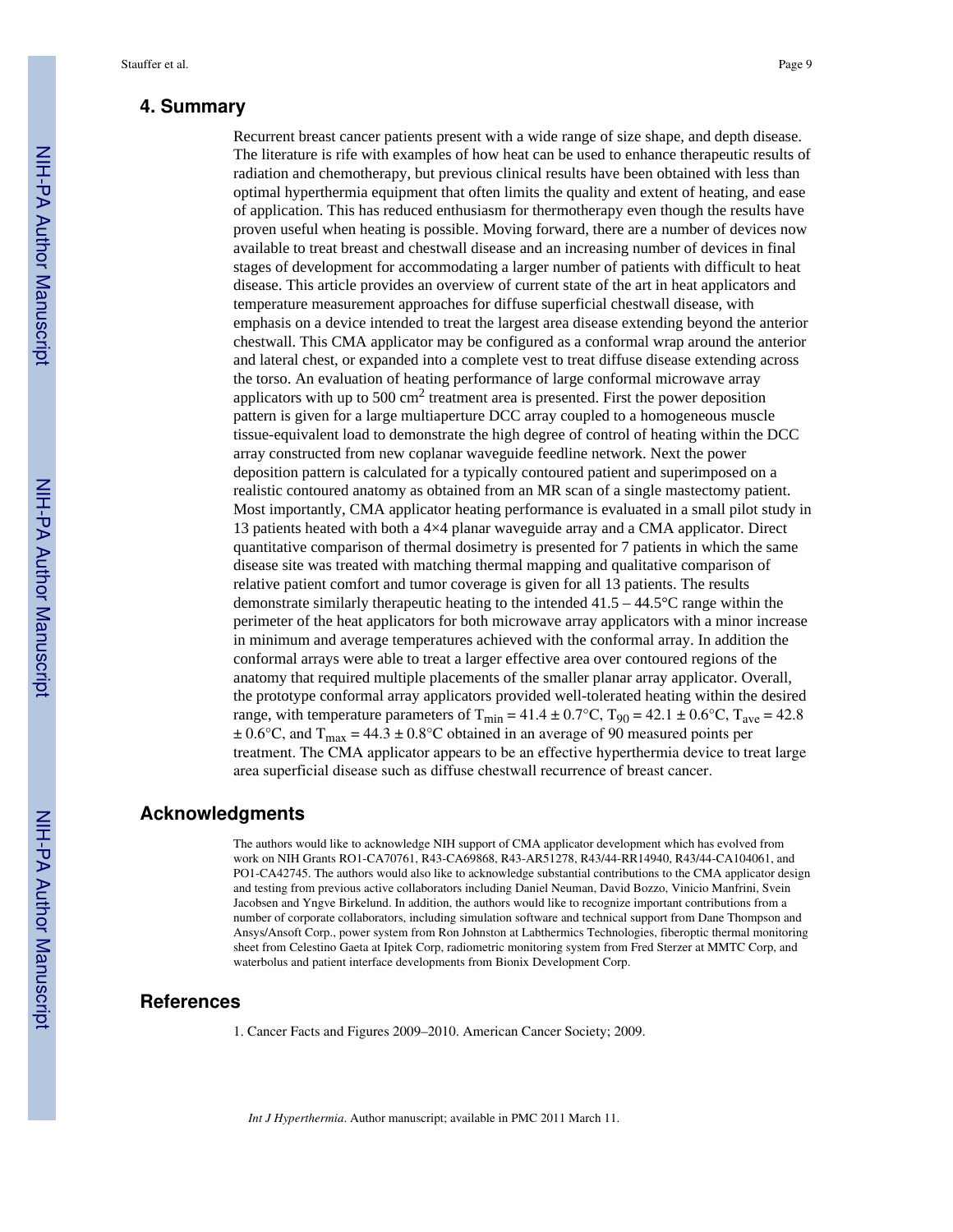- 2. Kleer CG, van Golen KL, Merajver SD. Molecular biology of breast cancer metastasis. Inflammatory breast cancer: clinical syndrome and molecular determinants. Breast Cancer Res 2000;2(6):423–9. [PubMed: 11250736]
- 3. Donegan W, Perez-Mesa C, Watson F. A biostatistical study of local recurrent breast cancer. Surg Gynecol Obstet 1966;122(3):529–40. [PubMed: 5908662]
- 4. Henderson, I.; Harris, J.; Kinne, D.; Hellman, S. Cancer of the breast. In: DeVita, VJ.; Hellman, S.; Rosenberg, S., editors. Cancer: Principles and Practice of Oncology. 3. Philadelphia: JB Lippincott Co; 1989. p. 1197-249.
- 5. Kapp DS. Efficacy of adjuvant hyperthermia in the treatment of superficial recurrent breast cancer: confirmation and future directions. Int J Radiat Oncol Biol Phys 1996;35(5):1117–21. [PubMed: 8751423]
- 6. Seegenschmiedt, MH.; Fessenden, P.; Vernon, CC. Clinical Applications. Vol. 2. Berlin, New York: Springer-Verlag; 1996. Thermoradiotherapy and Thermochemotherapy.
- 7. Sneed, PK.; Stauffer, PR.; Li, GC. Hyperthermia. In: Leibel, SA.; Phillips, TL., editors. Textbook of Radiation Oncology. 2. Philadelphia: W B Saunders Co; 2004. p. 1569-96.
- 8. Dewhirst, MW.; Jones, E.; Samulski, TV.; Vujaskovic, Z.; Li, C.; Prosnitz, L. Hyperthermia. In: Kufe, D.; Pollock, R.; Weischelbaum, R.; Gansler, RBT.; Holland, J.; FRei, E., editors. Cancer Medicine. 6. Hamilton BC: Decker; 2003. p. 623-36.
- 9. Jones EL, Oleson JR, Prosnitz LR, Samulski TV, Vujaskovic Z, Yu D, et al. Randomized trial of hyperthermia and radiation for superficial tumors. J Clin Onc 2005;23(13):3079–85.
- 10. Sherar M, Liu FF, Pintilie M, Levin W, Hunt J, Hill R, et al. Relationship between thermal dose and outcome in thermoradiotherapy treatments for superficial recurrences of breast cancer: data from a phase III trial. International Journal of Radiation Oncology, Biology, Physics 1997;39(2): 371–80.
- 11. Vernon CC, Hand JW, Field SB, Machin D, Whaley JB, van der Zee J, et al. Radiotherapy with or without hyperthermia in the treatment of superficial localized breast cancer: Results from five randomized controlled trials. Int J Radiat Oncol Biol Phys 1996;35(4):731–44. [PubMed: 8690639]
- 12. Hand JW, Machin D, Vernon CC, Whaley JB. Analysis of thermal parameters obtained during phase III trials of hyperthermia as an adjunct to radiotherapy in the treatment of breast carcinoma. Int J Hyperthermia 1997 Jul-Aug;13(4):343–64. [PubMed: 9278766]
- 13. Hynynen K, Pomeroy O, Smith DN, Huber PE, McDannold NJ, Kettenbach J, et al. MR imagingguided focused ultrasound surgery of fibroadenomas in the breast: a feasibility study. Radiology (USA) 2001 Apr;219(1):176–85.
- 14. Hynynen K, Roemer R, Anhalt D, Johnson C, Xu ZX, Swindell W, et al. A scanned, focused, multiple transducer ultrasonic system for localized hyperthermia treatments. Int J Hyperthermia 2010 Feb;26(1):1–11. [PubMed: 20100046]
- 15. Moros EG, Fan X, Straube WL. Experimental assessment of power and temperature penetration depth control with a dual frequency ultrasonic system. Med Phys 1999;26(5):810–17. [PubMed: 10360546]
- 16. Penagaricano JA, Moros E, Novak P, Yan Y, Corry P. Feasibility of concurrent treatment with the scanning ultrasound reflector linear array system (SURLAS) and the helical tomotherapy system. Int J Hyperthermia 2008 Aug;24(5):377–88. [PubMed: 18608592]
- 17. Novak P, Moros EG, Straube WL, Myerson RJ. SURLAS: a new clinical grade ultrasound system for sequential or concomitant thermoradiotherapy of superficial tumors: applicator description. Med Phys 2005 Jan;32(1):230–40. [PubMed: 15719974]
- 18. Diederich CJ, Stauffer PR. Pre-clinical evaluation of a microwave planar array applicator for superficial hyperthermia. Int J Hyperthermia 1993;9:227–46. [PubMed: 8468507]
- 19. Johnson JE, Neuman DG, Maccarini PF, Juang T, Stauffer PR, Turner P. Evaluation of a dual-arm Archimedean spiral array for microwave hyperthermia. Int J Hyperthermia 2006 Sep;22(6):475– 90. [PubMed: 16971368]
- 20. Lee ER, Wilsey TR, Tarczy-Hornoch P, Kapp DS, Fessenden P, Lohrbach AW, et al. Body conformable 915 MHz microstrip array applicators for large surface area hyperthermia. IEEE Trans Biomed Eng 1992;39(5):470–83. [PubMed: 1526638]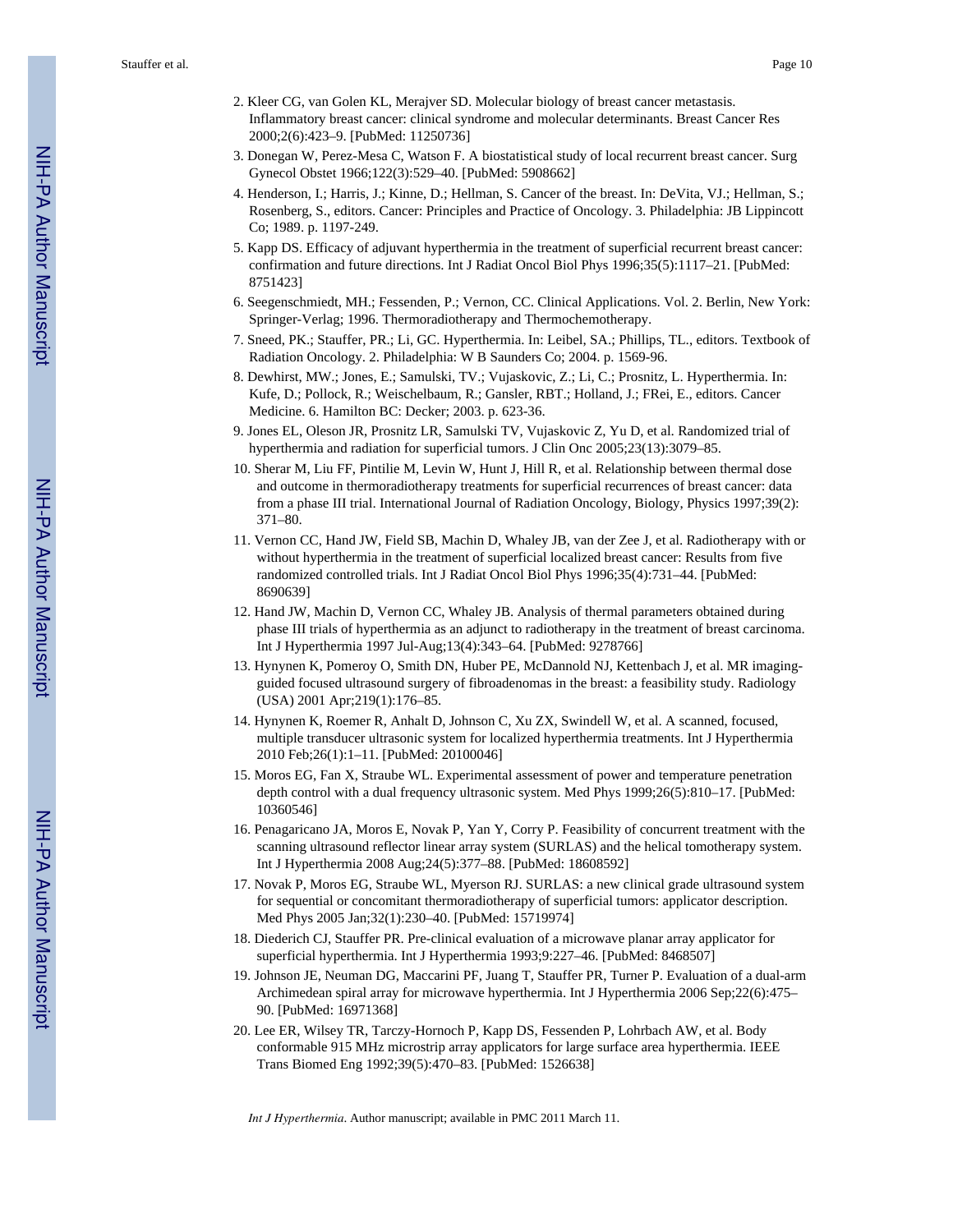- 21. Gelvich EA, Mazokhin VN. Contact flexible microstrip applicators (CFMA) in a range from microwaves up to short waves. IEEE Trans Biomed Eng 2002;49:1015–23. [PubMed: 12214873]
- 22. Lamaitre G, Van Dijk JDP, Gelvich EA, Wiersma J, Schneider CJ. SAR characteristics of three types of contact flexible microstrip applicators for superficial hyperthermia. Int J Hyperthermia 1996;12(2):255–69. [PubMed: 8926393]
- 23. Kok HP, Correia D, De Greef M, Van Stam G, Bel A, Crezee J. SAR deposition by curved CFMA-434 applicators for superfiical hyperthermia: Measurements and simulations. Int J Hyperthermia 2010;26(2):171–84. [PubMed: 20146571]
- 24. Rossetto F, Stauffer PR, Manfrini V, Diederich CJ, Biffi Gentili G. Effect of practical layered dielectric loads on SAR patterns from dual concentric conductor microstrip antennas. Int J Hyperthermia 1998;14(6):513–34. [PubMed: 9886660]
- 25. Rossetto F, Stauffer PR. Effect of complex bolus-tissue load configurations on SAR distributions from dual concentric conductor applicators. IEEE Trans Biomed Eng 1999;46(11):1310–19. [PubMed: 10582416]
- 26. Rossetto F, Diederich CJ, Stauffer PR. Thermal and SAR characterization of multielement dual concentric conductor microwave applicators for hyperthermia, a theoretical investigation. Med Phys 2000;27(4):745–53. [PubMed: 10798697]
- 27. Rossetto F, Stauffer PR. Theoretical characterization of dual concentric conductor microwave array applicators for hyperthermia at 433 MHz. Int J Hyperthermia 2001:17.
- 28. Stauffer PR, Leoncini M, Manfrini V, Gentili GB, Diederich CJ, Bozzo D. Dual concentric conductor radiator for microwave hyperthermia with improved field uniformity to periphery of aperture. IEICE Trans on Communicat 1995;E78-B(6):826–35.
- 29. Stauffer PR, Rossetto F, Leoncini M, Gentilli GB. Radiation patterns of dual concentric conductor microstrip antennas for superficial hyperthermia. IEEE Trans Biomed Eng 1998;45(5):605–13. [PubMed: 9581059]
- 30. Stauffer, PR.; Jacobsen, S.; Neuman, D. Microwave Array Applicator for Radiometry Controlled Superficial Hyperthermia. In: Ryan, TP., editor. Thermal Treatment of Tissue: Energy Delivery and Assessment. San Jose: Proceedings of SPIE; 2001. p. 19-29.
- 31. Stauffer, P.; Maccarini, P.; Juang, T.; Jacobsen, S.; Gaeta, C.; Schlorff, J., et al. Progress on Conformal Microwave Array Applicators for Heating Chestwall Disease. In: Ryan, T., editor. Proc of SPIE. Bellingham WA: SPIE Press; 2007. p. 6440OE1-13.
- 32. Stauffer P, Schlorff J, Taschereau R, Juang T, Neuman D, Maccarini P, et al. Combination applicator for simultaneous heat and radiation. Conf Proc IEEE Eng Med Biol Soc 2004;4:2514–7. [PubMed: 17270784]
- 33. Stauffer, PR.; Schlorff, JL.; Juang, T.; Neuman, DG.; Johnson, JE.; Maccarini, PF., et al., editors. SPIE BIOS 2005. San Jose: SPIE Press; 2005. Progress on system for applying simultaneous heat and brachytherapy to large-area surface disease.
- 34. Arunachalam, K.; Craciunescu, O.; Maccarini, P.; Schlorff, J.; Markowitz, E.; Stauffer, P., editors. Proc of SPIE. San Jose CA: SPIE Press, Bellingham WA; 2009. Progress on ThermoBrachytherapy surface applicator for superficial tissue diseases.
- 35. Arunachalam K, Maccarini P, Craciunescu O, Schlorff J, Stauffer P. Thermal characteristics of thermobrachytherapy surface applicators (TBSA) for treating chestwall recurrence. Phys Med Biol 2010;55(7):1949–69. [PubMed: 20224154]
- 36. Chan KW, Chou CK. Use of thermocouples in the intense fields of ferromagnetic implant hyperthermia. Int J Hyperthermia 1993;9(6):831–48. [PubMed: 8106824]
- 37. Chan KW, Chou CK, McDougall JA, Luk KH. Changes in heating patterns due to perturbations by thermometer probes at 915 and 434 MHz. Int J Hyperthermia 1988;4(4):447–56. [PubMed: 3385232]
- 38. Bowman R. A probe for measuring temperature in radio-frequency heated material. IEEE Trans Mic Theory Tech 1976;24:43–5.
- 39. Chan KW, Chou CK, McDougall JA, Luk KH. Perturbations due to the use of catheters with nonperturbing probes. Int J Hyperthermia 1988;4(6):699–702. [PubMed: 3171264]
- 40. Cetas TC. Practical thermometry with a thermographic camera calibration, transmittance, and emittance measurements. Rev Sci Instrum 1978;49(2):245–54. [PubMed: 18699070]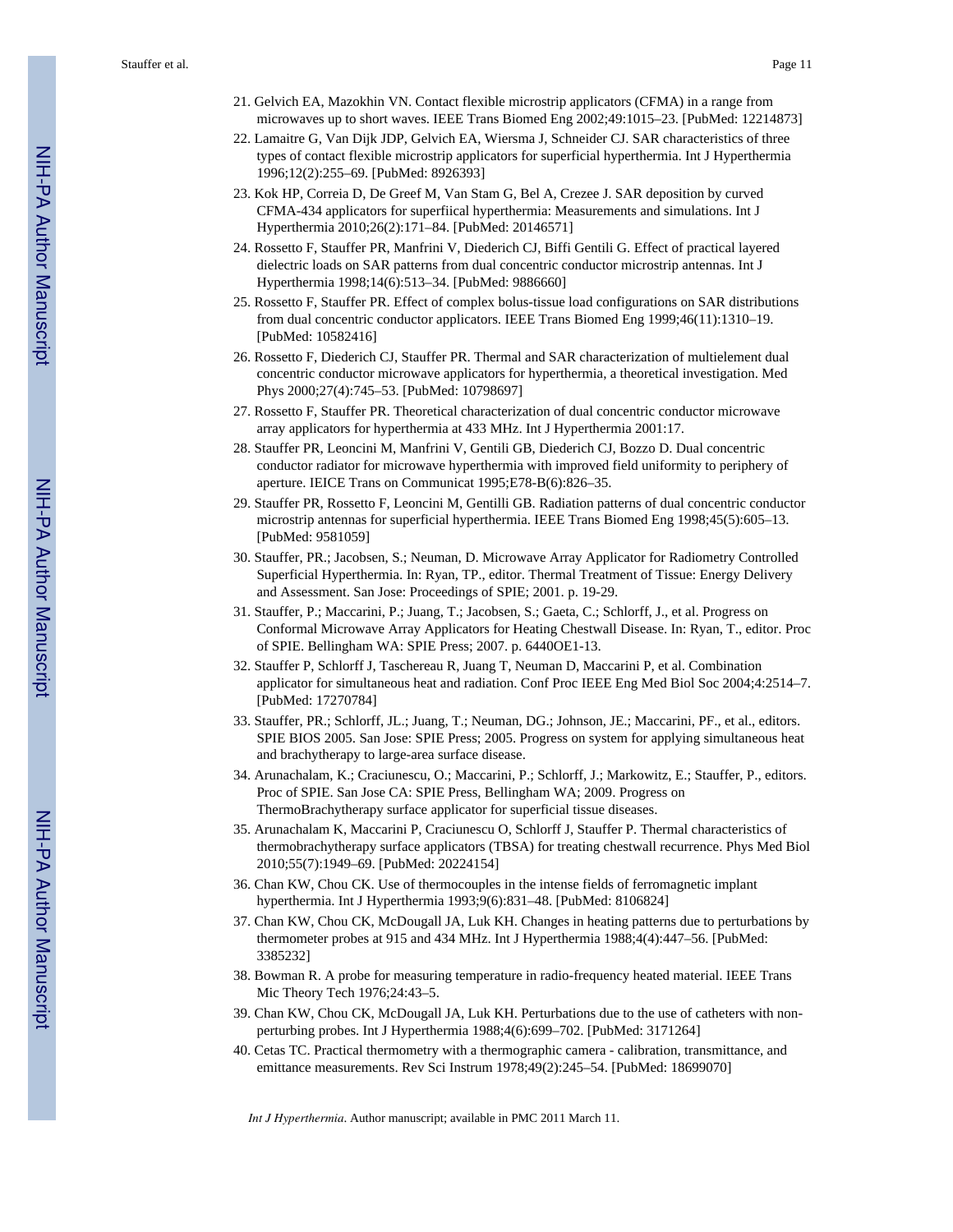- 41. Arunachalam K, Maccarini P, Juang T, Gaeta C, Stauffer PR. Performance evaluation of a conformal thermal monitoring sheet sensor array for measurement of surface temperature distributions during superficial hyperthermia treatments. Int J Hyperthermia 2008 Jun;24(4):313– 25. [PubMed: 18465416]
- 42. Arunachalam K, Maccarini PF, Stauffer PR. A thermal monitoring sheet with low influence from adjacent waterbolus for tissue surface thermometry during clinical hyperthermia. IEEE Trans Biomed Eng 2008 Oct;55(10):2397–406. [PubMed: 18838365]
- 43. Bardati F, Brown VJ, Tognolatti P. Temperature reconstructions in a dielectric cylinder by multifrequency microwave radiometry. Journal of Electronic Waves and Applications 1993;7(11): 1549–71.
- 44. Hand JW, Van Leeuwen GMJ, Mizushina S, Van De Kamer JB, Maruyama K, Sugiura T, et al. Monitoring of deep brain temperature in infants using multi-frequency microwave radiometry and thermal modelling. Phys Med Biol 2001;46(7):1885–903. [PubMed: 11474932]
- 45. Jacobsen S, Stauffer P. Multi-frequency radiometric determination of temperature profiles in a lossy homogenous phantom using a dual-mode antenna with integral water bolus. IEEE Trans Mic Theory Tech 2002;50(7):1737–46.
- 46. Jacobsen S, Stauffer P. Non-invasive temperature profile estimation in a lossy medium based on multi-band radiometric signals sensed by a microwave dual-purpose body-contacting antenna. Int J Hyperthermia 2002;18(2):86–103. [PubMed: 11911486]
- 47. Mizushina S, Shimizu T, Suzuki K, Kinomura M, Ohba H, Sugiura T. Retrieval of temperaturedepth profiles in biological objects from multi-frequency microwave radiometric data. J Electromag Waves and Appl 1993;7(11):1515–48.
- 48. Camart JC, Despretz D, Prevost B, Sozanski JP, Chive M, Pribetich J. New 434 MHz interstitial hyperthermia system monitored by microwave radiometry: theoretical and experimental results. Int J Hyperthermia 2000;16(2):95–111. [PubMed: 10763740]
- 49. Fabre JJ, Chive M, Dubois L, Camart JC, Playez E, Prevost B, et al. 915 MHz microwave interstitial hyperthermia. Part I: Theoretical and experimental aspects with temperature control by multifrequency radiometry. Int J Hyperthermia 1993;9(3):433–44. [PubMed: 8515145]
- 50. Chive M, Plancot M, Giaux G, Prevost B. Microwave hyperthermia controlled by microwave radiometry: technical aspects and first clinical results. J Microwave Power 1984;19(4):233–41.
- 51. Jacobsen S, Stauffer PR, Neuman DG. Dual-mode antenna design for microwave heating and noninvasive thermometry of superficial tissue disease. IEEE Trans Biomed Eng 2000;47(11): 1500–9. [PubMed: 11077744]
- 52. Jacobsen S, Stauffer PR. Can we settle with single-band radiometric temperature monitoring during hyperthermia treatment of chestwall recurrence of breast cancer using a dual-mode transceiving applicator? Physics in Medicine & Biology 2007 Feb 21;52(4):911–28. [PubMed: 17264361]
- 53. Wyatt C, Soher B, Maccarini P, Charles HC, Stauffer P, Macfall J. Hyperthermia MRI temperature measurement: evaluation of measurement stabilisation strategies for extremity and breast tumours. Int J Hyperthermia 2009;25(6):422–33. [PubMed: 19925322]
- 54. Carter DL, MacFall JR, Clegg ST, Xin W, Prescott DM, Charles HC, et al. Magnetic resonance thermometry during hyperthermia for human high-grade sarcoma. International Journal of Radiation Oncology Biology Physics 1998;40(4):815–22.
- 55. Hynynen K, McDannold N. MRI guided and monitored focused ultrasound thermal ablation methods: a review of progress. Int J Hyperthermia 2004 Nov;20(7):725–37. [PubMed: 15675668]
- 56. McDannold N, Hynynen K. Quality assurance and system stability of a clinical MRI-guided focused ultrasound system: four-year experience. Med Phys 2006 Nov;33(11):4307–13. [PubMed: 17153409]
- 57. Samulski TV, MacFall J, Zhang Y, Grant W, Charles C. Non-invasive thermometry using magnetic resonance diffusion imaging: potential for application in hyperthermic oncology. Int J Hyperthermia 1992;8(6):819–29. [PubMed: 1479207]
- 58. Craciunescu O, Stauffer P, Soher B, Maccarini P, Das S, Cheng K, et al. Accuracy of real time noninvasive temperature measurements using magnetic resonance thermal imaging in patients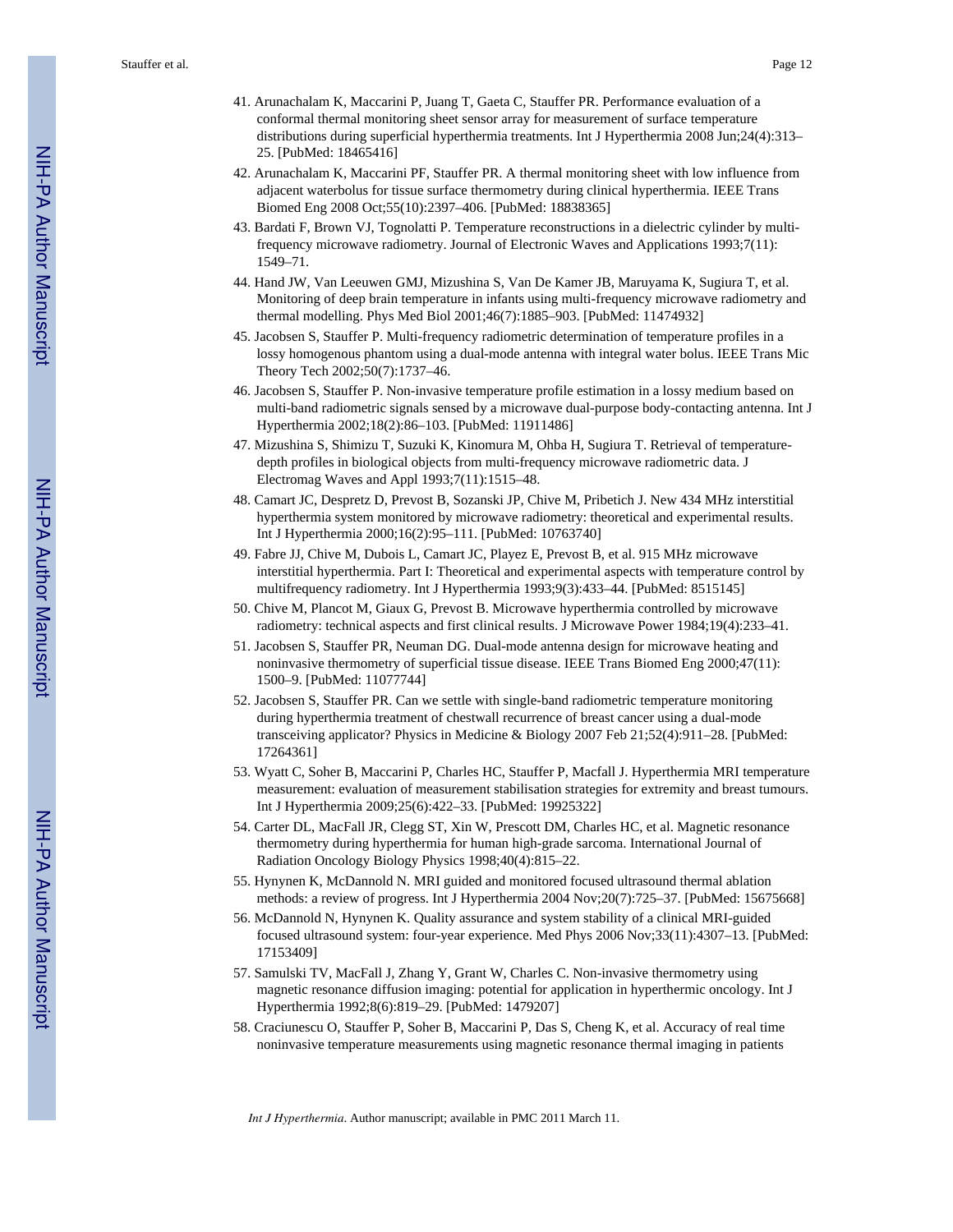treated for high grade extremity soft tissue sarcomas. Med Phys 2009;36(11):4848–58. [PubMed: 19994492]

- 59. Gellermann J, Wlodarczyk W, Feussner A, Fahling H, Nadobny J, Hildebrandt B, et al. Methods and potentials of magnetic resonance imaging for monitoring radiofrequency hyperthermia in a hybrid system. Int J Hyperthermia 2005 Sep;21(6):497–513. [PubMed: 16147436]
- 60. Gellermann J, Hildebrandt B, Issels R, Ganter H, Wlodarczyk W, Budach V, et al. Noninvasive magnetic resonance thermography of soft tissue sarcomas during regional hyperthermia: correlation with response and direct thermometry. Cancer 2006 Sep 15;107(6):1373–82. [PubMed: 16902986]
- 61. McDannold N. Quantitative MRI-based temperature mapping based on the proton resonant frequency shift: review of validation studies. Int J Hyperthermia 2005 Sep;21(6):533–46. [PubMed: 16147438]
- 62. Rossetto F, Stauffer PR. Theoretical characterization of dual concentric conductor microwave applicators for hyperthermia at 433 MHz. Int J Hyperthermia 2001 May-Jun;17(3):258–70. [PubMed: 11347730]
- 63. Maccarini PF, Rolfsnes HO, Neuman D, Stauffer P. Optimization of a dual concentric conductor antenna for superficial hyperthermia applications. Conf Proc IEEE Eng Med Biol Soc 2004;4:2518–21. [PubMed: 17270785]
- 64. Maccarini, PF.; Rolfsnes, HO.; Johnson, J.; Neuman, DG.; Jacobsen, S.; Stauffer, PR., editors. Proc of SPIE. San Jose: SPIE Press; 2005. Electromagnetic optimization of dual mode antennas for radiometry controlled heating of superficial tissue.
- 65. Maccarini, P.; Rolfsnes, HO.; DGN; Johnson, JE.; Juang, T.; Stauffer, PR., editors. IEEE Mic Theory and Tech Society. IEEE Press; Piscataway NJ: 2005. Advances in Microwave Hyperthermia of Large Superficial Tumors.
- 66. Maccarini, P.; Arunachalam, K.; Martins, C.; Stauffer, P., editors. Proc of SPIE. San Jose: SPIE Press (Bellingham WA); 2009. Size reduction and radiation pattern shaping of conformal microwave array hyperthermia applicators using multi-fed DCC slot antennas.
- 67. Juang T, Stauffer PR, Neuman DG, Schlorff JL. Multilayer conformal applicator for microwave heating and brachytherapy treatment of superficial tissue disease. Int J Hyperthermia 2006 Nov; 22(7):527–44. [PubMed: 17079212]
- 68. Arunachalam K, Maccarini PF, Schlorff JL, Birkelund Y, Jacobsen S, Stauffer PR. Design of a water coupling bolus with improved flow distribution for multi-element superficial hyperthermia applicators. Int J Hyperthermia 2009 Nov;25(7):554–65. [PubMed: 19848618]
- 69. Jacobsen, S.; Stauffer, PR., editors. Advances in Medical, Signal and Information Processing, 2006 MEDSIP 2006 IET 3rd International Conference. 2006. Is Single Band Radiometry Adequate for Temperature Monitoring and Control of Superficial Hyperthermia Treatments?.
- 70. Stauffer, PR.; Jacobsen, S.; Neuman, D.; Rossetto, F., editors. IEEE Engineering in Medicine and Biology Society. Chicago: 2000. Progress Toward Radiometry Controlled Conformal Microwave Array Hyperthermia Applicator.
- 71. Stauffer PR. Evolving technology for thermal therapy of cancer. Int J Hyperthermia 2005 Dec; 21(8):731–44. [PubMed: 16338856]
- 72. Stauffer, PR.; Diederich, CJ.; Pouliot, J. Thermal therapy for cancer. In: Thomadsen, B.; Rivard, M.; Butler, W., editors. Brachytherapy Physics. 2. Joint AAPM/ABS Summer School; p. 901-32.Med Phys Monograph No 312005
- 73. Birkelund Y, Jacobsen S, Arunachalam K, Maccarini P, Stauffer PR. Flow patterns and heat convection in a rectangular water bolus for use in superficial hyperthermia. Phys Med Biol 2009 Jul 7;54(13):3937–53. [PubMed: 19494426]
- 74. Dewey WC. Arrhenius relationships from the molecule and cell to the clinic. Int J Hyperthermia 1994;10(4):457–83. [PubMed: 7963805]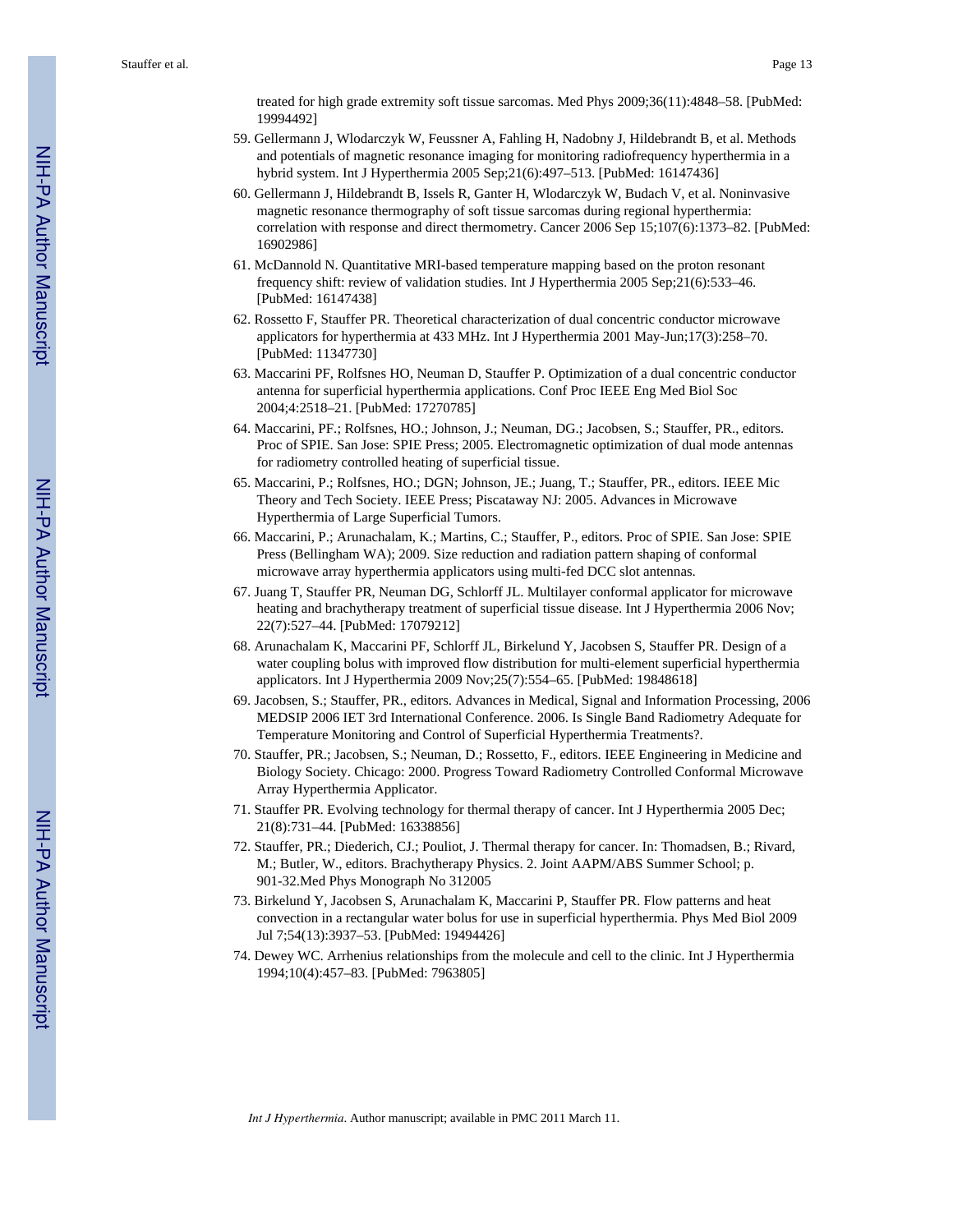

## **Figure 1.**

Typical cases of chestwall recurrence of breast cancer to be addressed with conformal thermotherapy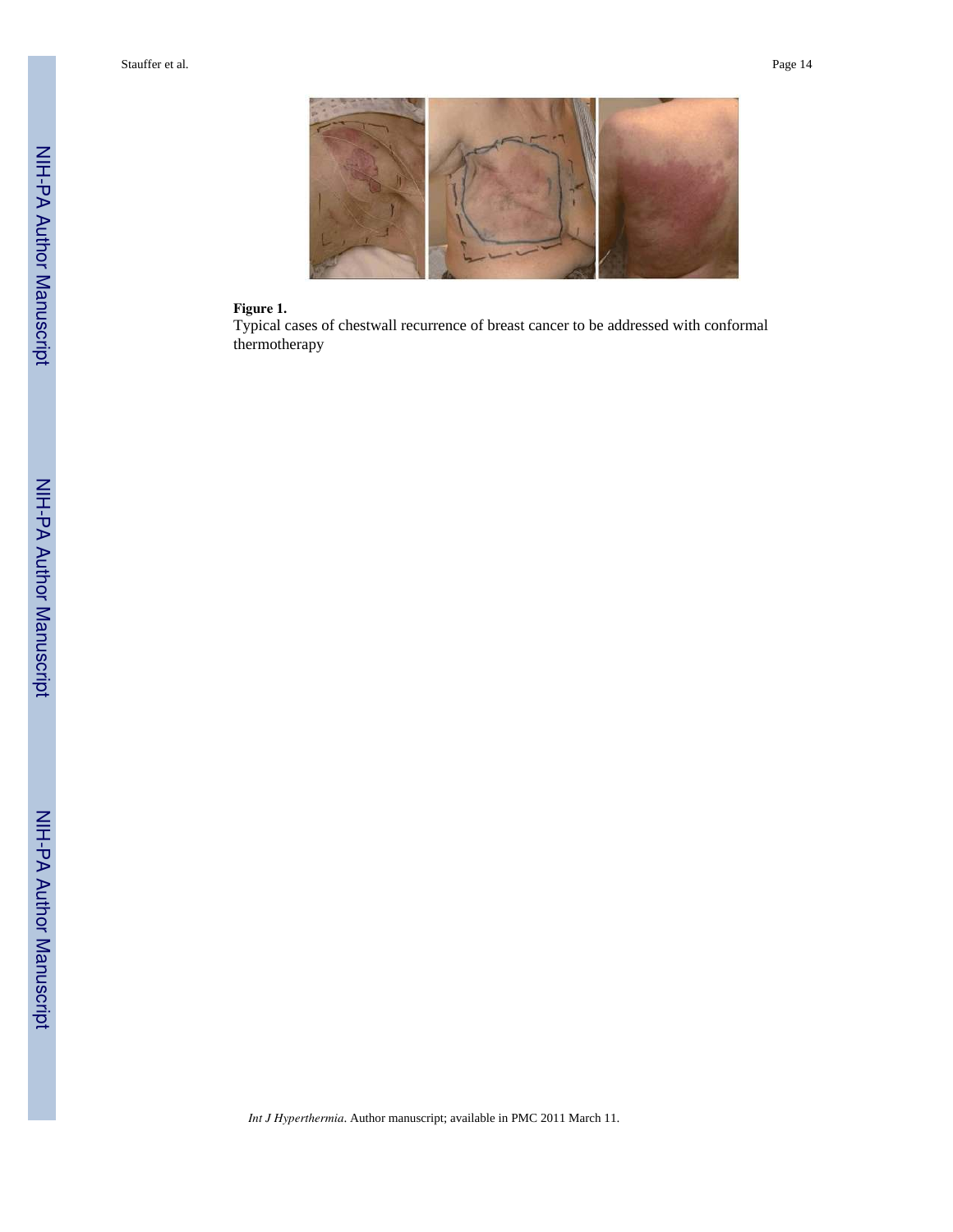#### **Figure 2.**

a) Buried coplanar waveguide feedline design to excite a single PCB square slot aperture with matching stubs on the fixed-width coplanar slot feeding each excitation port; b) matched CPW feedline distribution network to 35 element L-shaped CMA array; and c) matching 5–10 mm thick waterbolus coupling layer with optimized circulation for homogeneous temperature across large surface and integral thermal mapping catheters(34,35).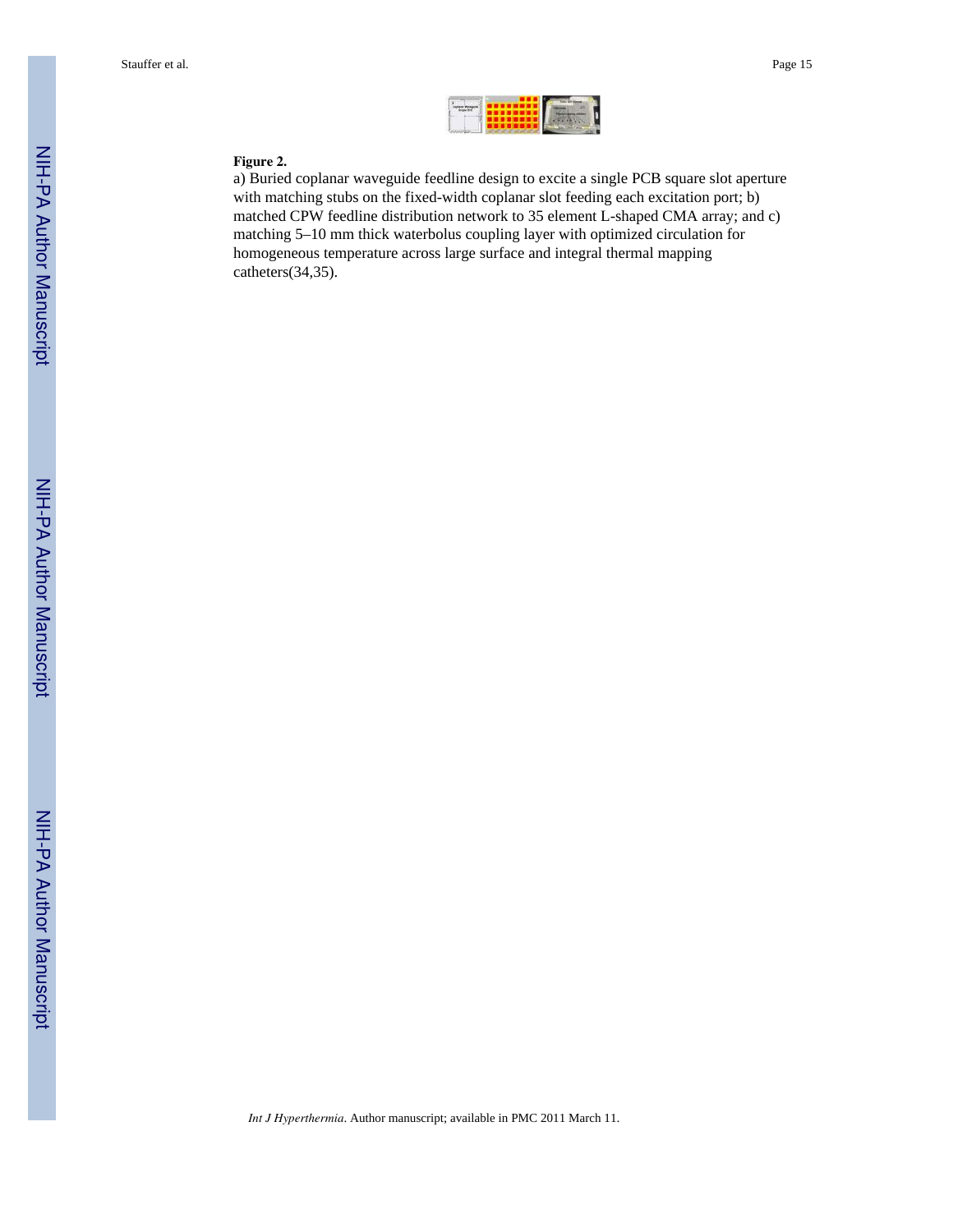

#### **Fig 3.**

CMA applicator conformity to contoured chestwall: a) Photo of 18-element DCC array coupled with 9 mm thick waterbolus to torso phantom; b) Elastic outer support vest; c) CT scan cross section of torso phantom through one row of the 18 element DCC array; d) MR scan showing conformal waterbolus on mastectomy patient.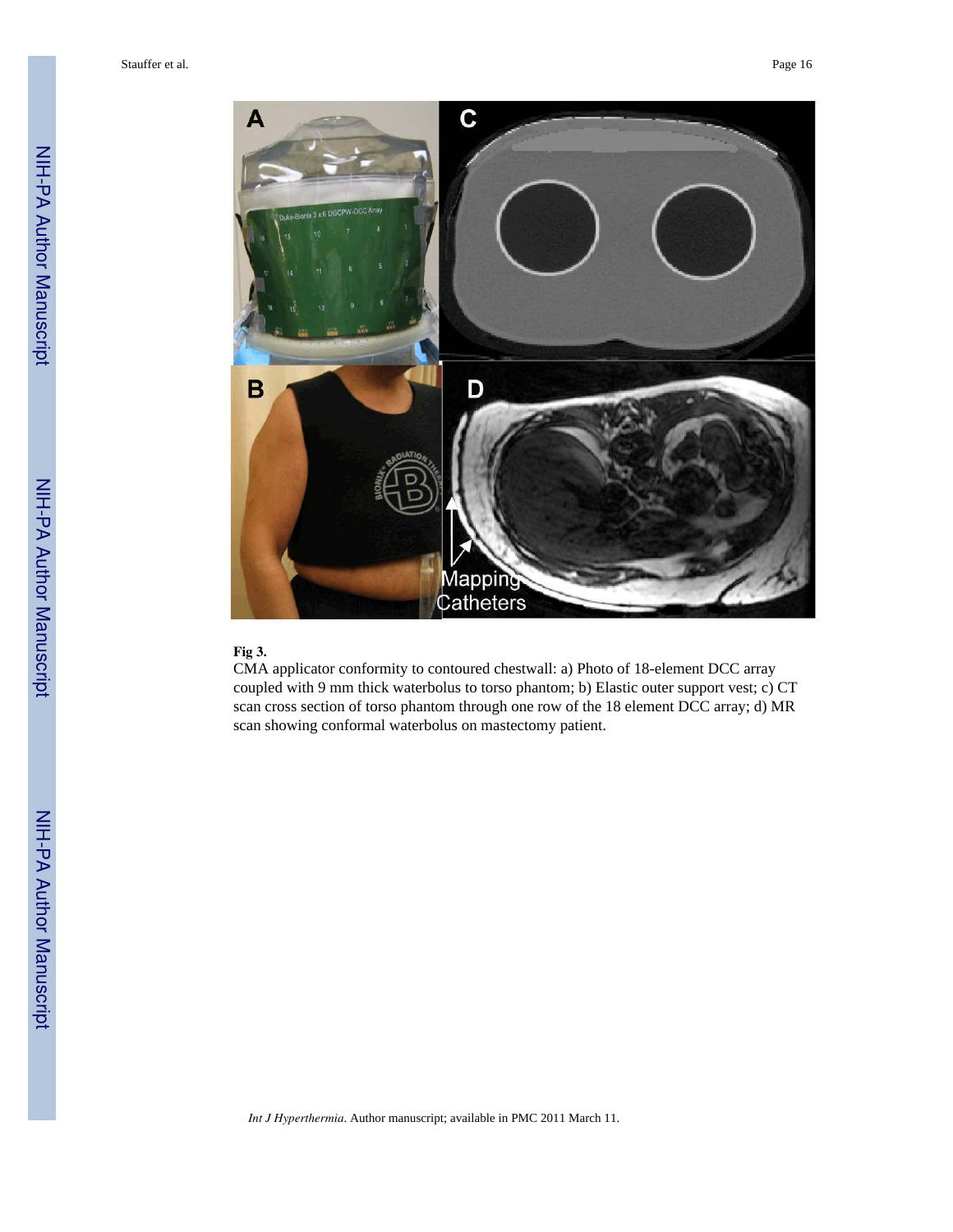

#### **Figure 4.**

Simulated SAR and heating pattern on contoured surface of an elliptical tissue model. a) Normalized SAR 10mm deep in muscle for a 35 element CMA with three centrally located DCC antennas powered off to demonstrate localization and control of heating; b) Normalized SAR pattern 10 mm deep in muscle on the contoured torso for a second power configuration as shown in inset (selected peripheral apertures in black turned off). c) Steady state temperature distribution inside the simulated target volume extending 15mm deep, as calculated for the SAR distribution of Figure 4b.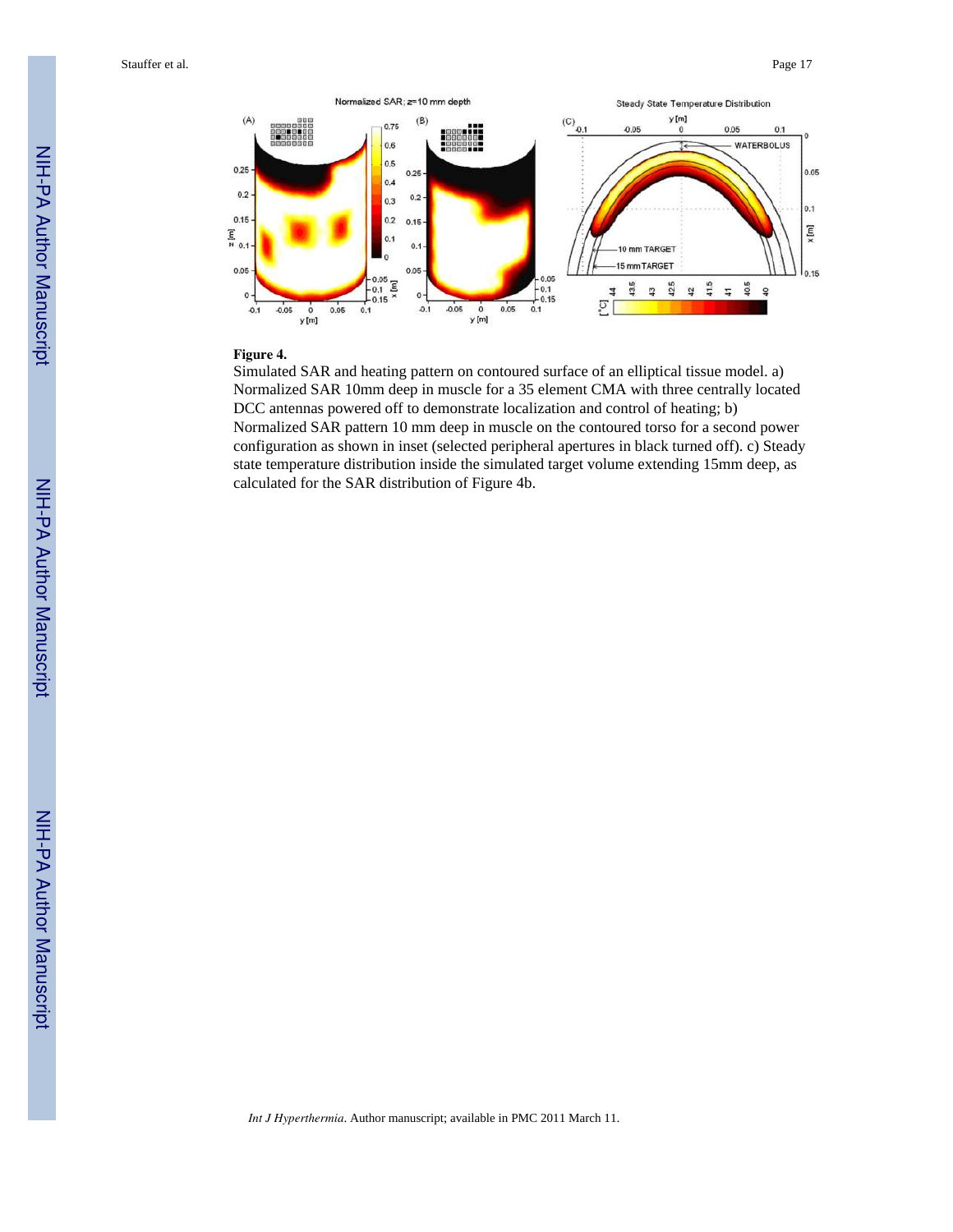

#### **Figure 5.**

a) 3×6 DCC array (17×32 cm) fabricated with three layer LCP and buried coplanar waveguide feedlines and matching stubs; b) measured SAR distribution 1 cm deep in muscle-equivalent phantom for the power configuration with antennas 1, 3, 8, 11, 16 and 18 turned off; c) 50% iso-SAR contour in the 1 cm deep plane for the power configuration shown in Figure 5a,b. Note the localization of power deposition under the DCC apertures and effective coverage of heating across large areas of tissue.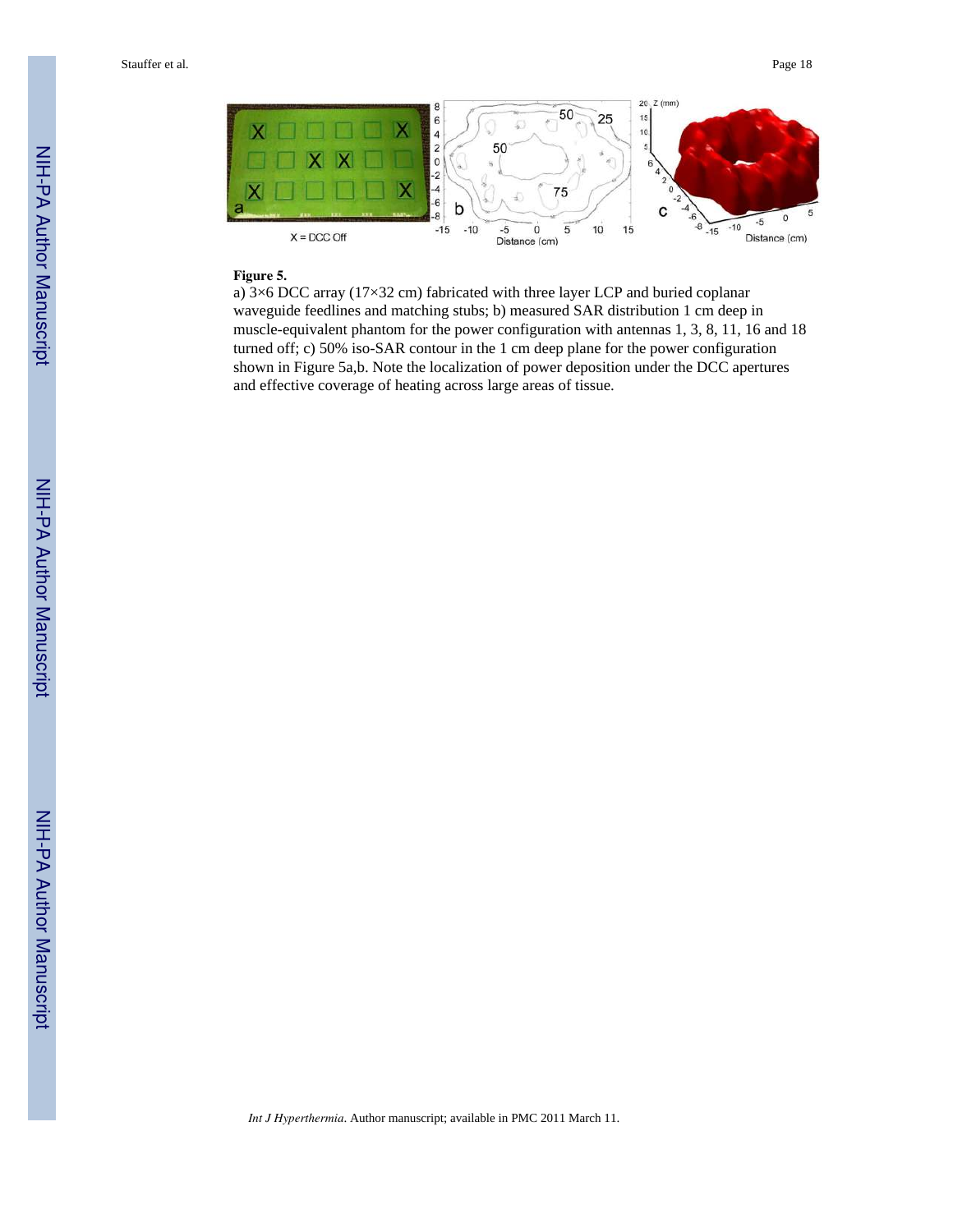

#### **Figure 6.**

Temperatures measured during clinical hyperthermia with  $31 \times 14$  cm CMA applicator on chestwall patient. a) Temperatures measured at 1 cm increments in 4 catheters on tumor target surface and one catheter implanted approximately 1 cm deep, prior to adjusting DCC power levels for most uniform heating. b) Temperatures measured at 1 cm increments along an indwelling catheter  $0.5 - 1$  cm deep in tissue midway through heat treatments of the same patient, once with 24 aperture conformal array and average of four successive treatments with 16 element planar array applicator.